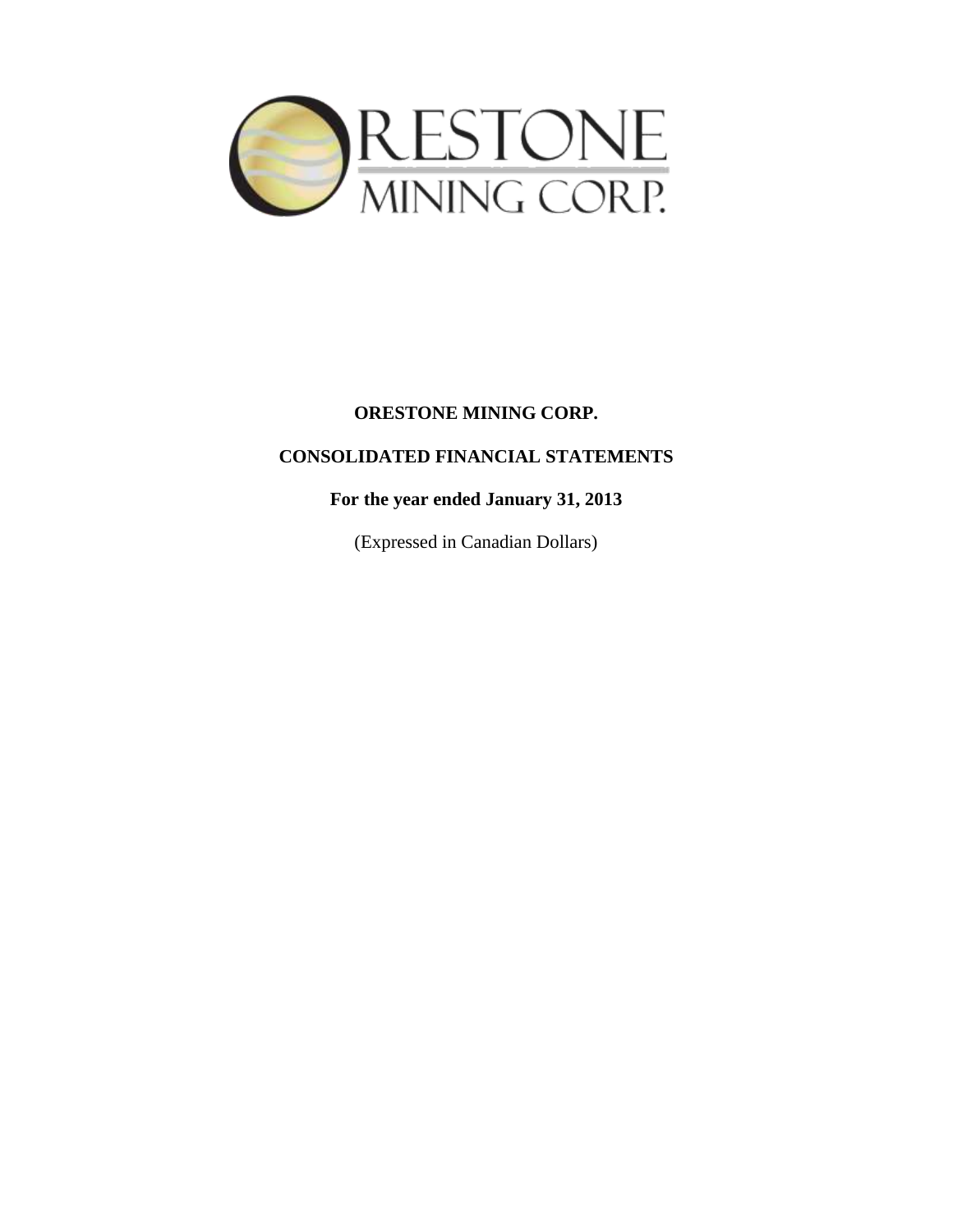

DALE MATHESON CARR-HILTON LABONTE LLP CHARTERED ACCOUNTANTS & BUSINESS ADVISORS

VANCOUVER 1500 - 1140 W. Pender Street Vancouver, BC V6E 4G1 TEL 604.687.4747 | FAX 604.689.2778

TRI-CITIES 700 - 2755 Lougheed Hwy Port Coquitlam, BC V3B 5Y9 TEL 604.941.8266 | FAX 604.941.0971

**WHITE ROCK** 301 - 1656 Martin Drive White Rock, BC V4A 6E7 TEL 604.531.1154 | FAX 604.538.2613

WWW.DMCL.CA

#### **INDEPENDENT AUDITOR'S REPORT**

To the Shareholders of Orestone Mining Corp.:

We have audited the accompanying consolidated financial statements of Orestone Mining Corp., which comprise the consolidated statements of financial position as at January 31, 2013 and 2012 and the consolidated statements of comprehensive loss and changes in equity and cash flows for the years then ended and a summary of significant accounting policies and other explanatory information.

#### **Management's Responsibility for the Consolidated Financial Statements**

Management is responsible for the preparation and fair presentation of these consolidated financial statements in accordance with International Financial Reporting Standards, and for such internal control as management determines is necessary to enable the preparation of consolidated financial statements that are free from material misstatement, whether due to fraud or error.

#### **Auditor's Responsibility**

Our responsibility is to express an opinion on these consolidated financial statements based on our audits. We conducted our audits in accordance with Canadian generally accepted auditing standards. Those standards require that we comply with ethical requirements and plan and perform the audit to obtain reasonable assurance about whether the consolidated financial statements are free from material misstatement.

An audit involves performing procedures to obtain audit evidence about the amounts and disclosures in the consolidated financial statements. The procedures selected depend on the auditor's judgment, including the assessment of the risks of material misstatement of the consolidated financial statements, whether due to fraud or error. In making those risk assessments, the auditor considers internal control relevant to the entity's preparation and fair presentation of the consolidated financial statements in order to design audit procedures that are appropriate in the circumstances, but not for the purpose of expressing an opinion on the effectiveness of the entity's internal control. An audit also includes evaluating the appropriateness of accounting policies used and the reasonableness of accounting estimates made by management, as well as evaluating the overall presentation of the consolidated financial statements.

We believe that the audit evidence that we have obtained in our audits is sufficient and appropriate to provide a basis for our audit opinion.

#### **Opinion**

In our opinion, the consolidated financial statements present fairly, in all material respects, the financial position of Orestone Mining Corp. as at January 31, 2013 and 2012 and the results of its financial performance and its cash flows for the years then ended in accordance with International Financial Reporting Standards.

## **Emphasis of Matter**

Without qualifying our opinion, we draw attention to Note 1 in the consolidated financial statements which describes certain conditions that give rise to significant doubt about the Orestone Mining Corp.'s ability to continue as a going concern. These consolidated financial statements do not include any adjustments that might result from the outcome of this uncertainty.

Dmcl

**DALE MATHESON CARR-HILTON LABONTE LLP CHARTERED ACCOUNTANTS**

Vancouver, Canada May 23, 2013

An independent firm associated with<br>Moore Stephens international Limited **MOORE STEPHENS**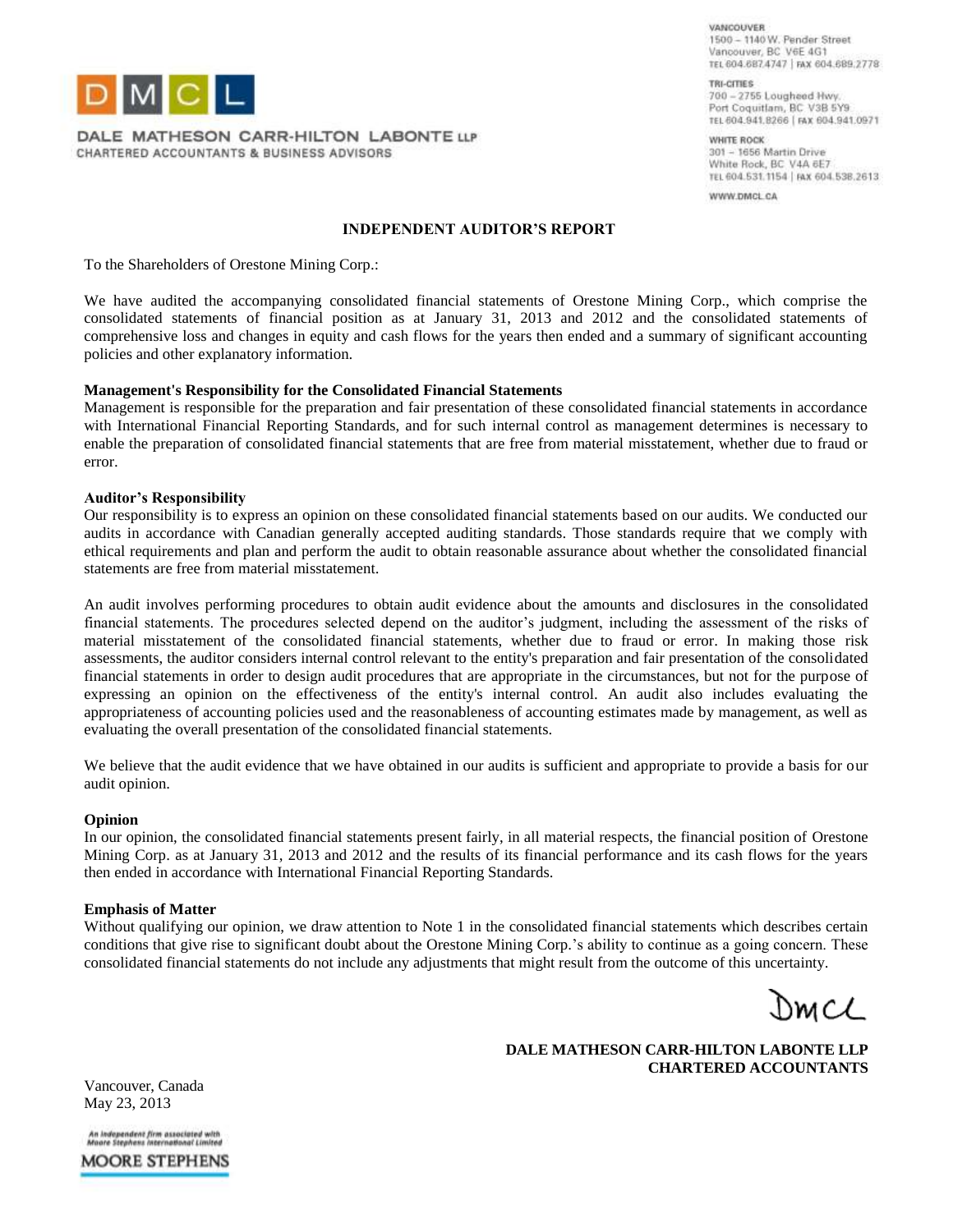CONSOLIDATED STATEMENTS OF FINANCIAL POSITION

(Expressed in Canadian dollars)

|                                   |       | January 31,   | January 31, |
|-----------------------------------|-------|---------------|-------------|
|                                   | Notes | 2013          | 2012        |
|                                   |       | \$            | S           |
| <b>ASSETS</b>                     |       |               |             |
| <b>Current Assets</b>             |       |               |             |
| Cash and cash equivalents         | 3     | 1,037,813     | 190,159     |
| Receivables                       | 4     | 78,265        | 72,195      |
| Mining tax credit recoverable     | 6     | 238,341       | 216,040     |
| Prepaids                          |       | 39,494        | 34,076      |
|                                   |       | 1,393,913     | 512,470     |
| <b>Non-current assets</b>         |       |               |             |
| Equipment                         | 5     |               | 2,837       |
| Exploration and evaluation assets | 6     | 3,476,417     | 3,102,759   |
| Deposits                          | 6     | 42,800        | 42,800      |
| Reclamation bonds                 | 6     | 29,000        | 29,000      |
|                                   |       | 3,548,217     | 3,177,396   |
|                                   |       |               |             |
|                                   |       | 4,942,130     | 3,689,866   |
| <b>LIABILITIES</b>                |       |               |             |
| Trade and other payables          | 7     | 319,248       | 432,417     |
| Due to related parties            | 8     | 10,000        | 45,875      |
|                                   |       | 329,248       | 478,292     |
| <b>SHAREHOLDERS' EQUITY</b>       |       |               |             |
| Share capital                     | 9     | 6,006,679     | 4,709,009   |
| <b>Reserves</b>                   | 9     | 1,204,012     | 461,134     |
| Deficit                           |       | (2, 597, 809) | (1,958,569) |
|                                   |       | 4,612,882     | 3,211,574   |
|                                   |       |               |             |
|                                   |       | 4,942,130     | 3,689,866   |

## Nature and continuance of operations (Note 1)

These consolidated financial statements are authorized for issue by the Board of Directors on May 23, 2013. They are signed on the Company's behalf by:

"David Hottman" David Hottman, Director

"Gary Nordin" Gary Nordin, Director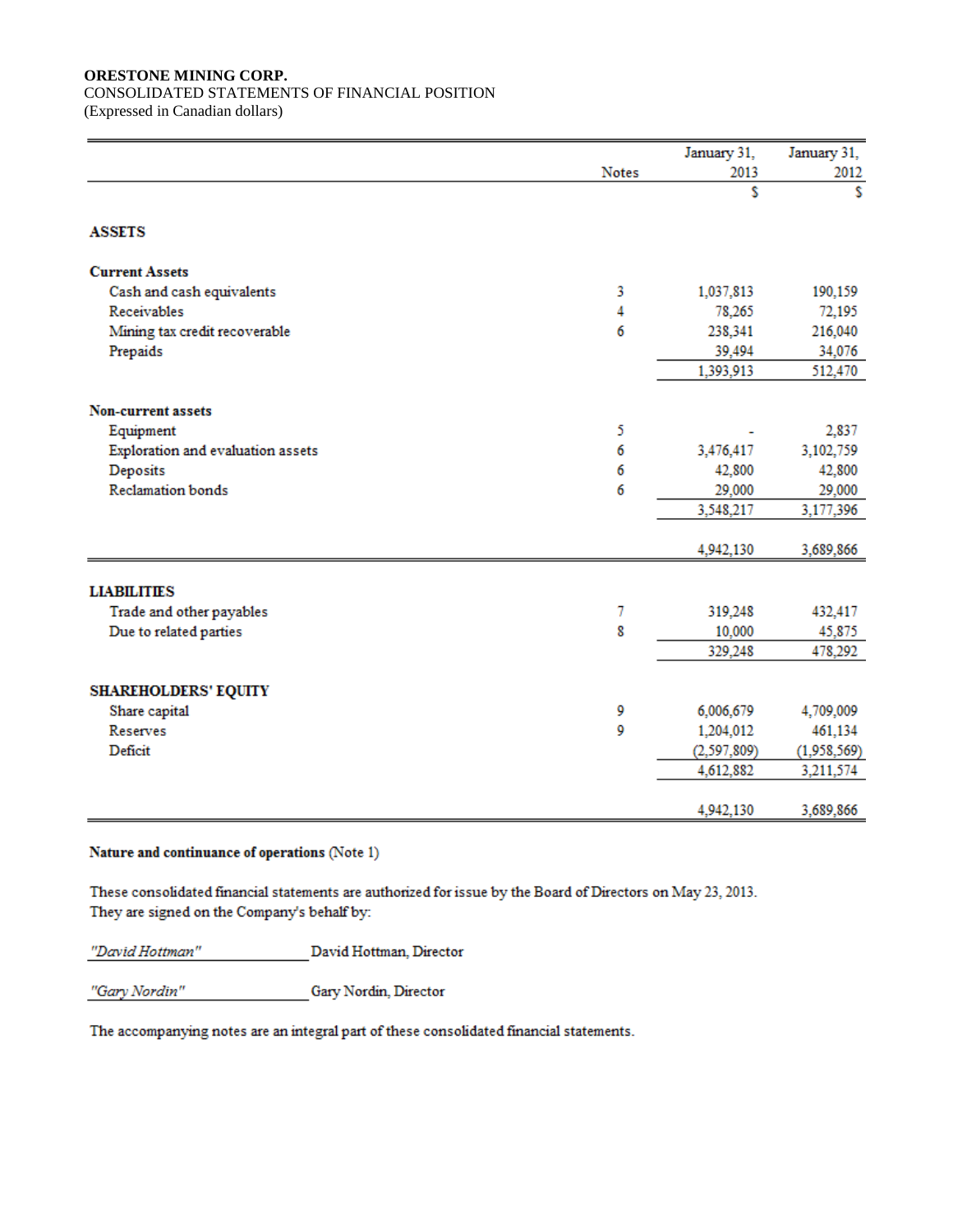## CONSOLIDATED STATEMENTS OF COMPREHENSIVE LOSS

(Expressed in Canadian dollars)

|                                                |              | For the years ended January 31, |           |
|------------------------------------------------|--------------|---------------------------------|-----------|
|                                                | <b>Notes</b> | 2013                            | 2012      |
|                                                |              | s                               | s         |
| <b>EXPENSES</b>                                |              |                                 |           |
| Depreciation                                   | 5            | 453                             | 1,144     |
| <b>Filing fees</b>                             |              | 24,004                          | 22,331    |
| <b>Investor relations</b>                      |              | 88,571                          | 83,215    |
| Management and consulting fees                 | 8            | 15,700                          | 22,000    |
| Office, rent and miscellaneous                 | 8            | 108,103                         | 53,952    |
| Project research                               |              | 11,524                          | 3,426     |
| Professional fees                              |              | 54,529                          | 73,962    |
| Salaries and benefits                          |              | 184,459                         | 144,466   |
| Share-based payments                           | 9            | 242,332                         | 143,974   |
|                                                |              | 729,675                         | 548,470   |
| <b>OTHER ITEMS</b>                             |              |                                 |           |
| Interest income                                |              | (2,069)                         |           |
| Reversal of flow-through liability             | 9            | (90, 750)                       |           |
| Loss on debt settlement                        | 9            |                                 | 157,332   |
| Loss on dissolution of subsidiary              | 2            | 2,384                           |           |
| Write-off of receivables                       |              |                                 | 45,396    |
| Write-off of exploration and evaluation assets | 6            |                                 | 162,502   |
|                                                |              | (90, 435)                       | 365,230   |
| <b>COMPREHENSIVE LOSS</b>                      |              | (639, 240)                      | (913,700) |
| <b>LOSS PER SHARE - Basic and diluted</b>      | 10           | (0.03)                          | (0.07)    |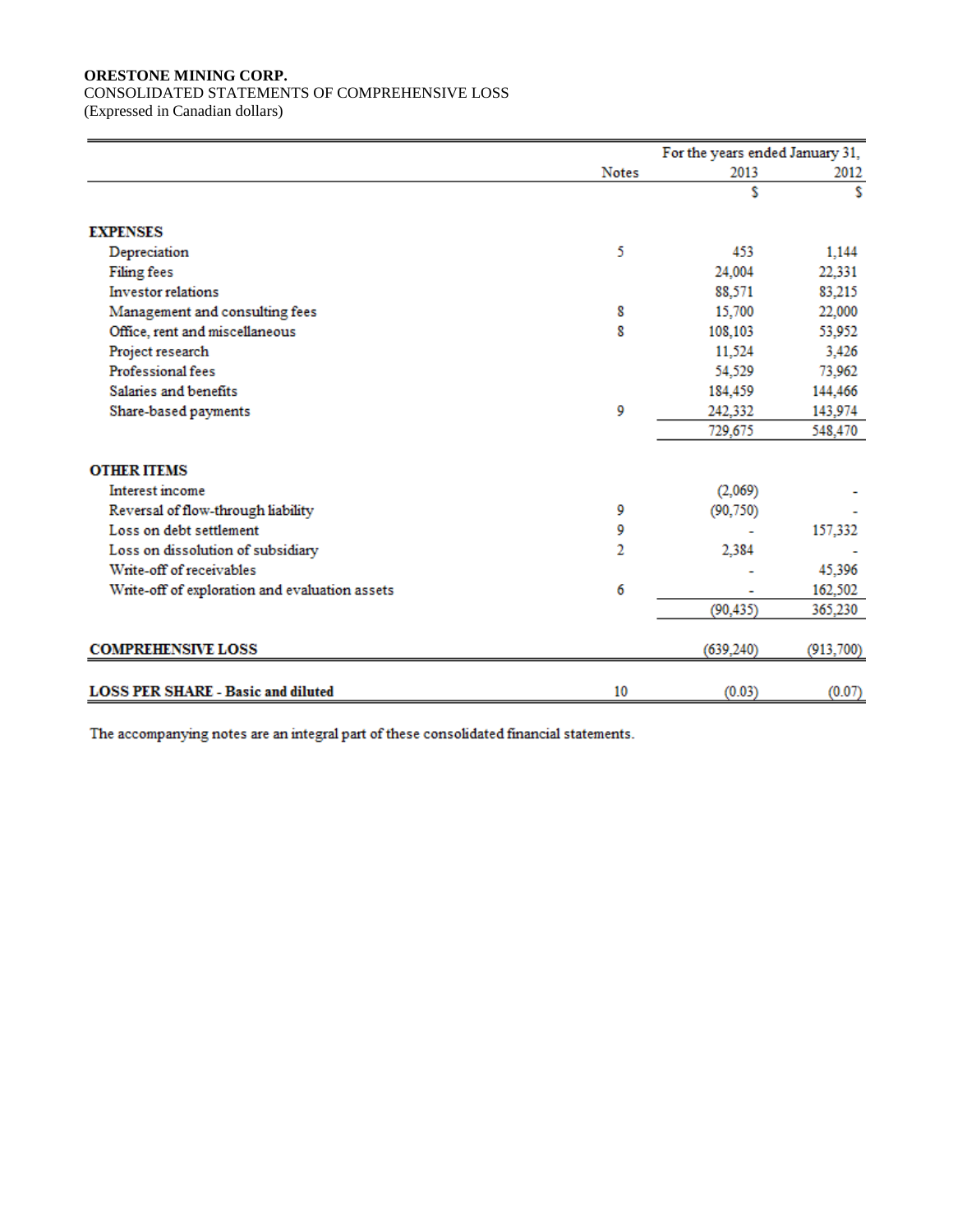CONSOLIDATED STATEMENT OF CHANGES IN EQUITY (Expressed in Canadian dollars)

|                                 |       |                          |            |          | Reserves |             |                          | Total         |
|---------------------------------|-------|--------------------------|------------|----------|----------|-------------|--------------------------|---------------|
|                                 |       | Number of                | Share      |          | Agent's  | Share-based |                          | shareholders' |
|                                 | Notes | shares                   | capital    | Warrants | warrants | payments    | Deficit                  | equity        |
|                                 |       |                          |            |          |          |             |                          |               |
| Balance as at January 31, 2011  |       | 12,019,973               | 3,675,979  | 5,270    |          |             | (1,044,869)              | 2,636,380     |
| Shares issued                   |       |                          |            |          |          |             |                          |               |
| For cash                        | 9     | 3,066,250                | 669,610    | 311,890  |          |             | $\overline{\phantom{a}}$ | 981,500       |
| For debt settlement             | 8,9   | 1,311,100                | 419,552    |          |          |             | $\overline{\phantom{a}}$ | 419,552       |
| Share issue costs               | 9     |                          | (56, 132)  |          | ٠        |             | ۰                        | (56, 132)     |
| Share-based payments            | 9     | $\overline{\phantom{0}}$ |            | ٠        | ٠        | 143,974     |                          | 143,974       |
| Comprehensive loss for the year |       |                          |            |          |          |             | (913,700)                | (913,700)     |
| Balance as at January 31, 2012  |       | 16,397,323               | 4,709,009  | 317,160  |          | 143,974     | (1,958,569)              | 3,211,574     |
| Shares issued                   |       |                          |            |          |          |             |                          |               |
| For cash                        | 9     | 19,175,000               | 1,597,853  | 402,147  |          |             | ٠                        | 2,000,000     |
| For finder's fee                | 9     | 220,500                  | 35,280     |          |          |             |                          | 35,280        |
| Share issue costs               | 9     |                          | (244, 713) | ۰        | 98,399   |             | ٠                        | (146, 314)    |
| Flow-through share premium      | 9     |                          | (90, 750)  |          |          |             |                          | (90, 750)     |
| Share-based payments            | 9     |                          |            |          | ۰        | 242,332     |                          | 242,332       |
| Comprehensive loss for the year |       | ٠                        | ۰          | ۰        | ۰        |             | (639, 240)               | (639, 240)    |
| Balance as at January 31, 2013  |       | 35,792,823               | 6,006,679  | 719,307  | 98,399   | 386,306     | (2, 597, 809)            | 4,612,882     |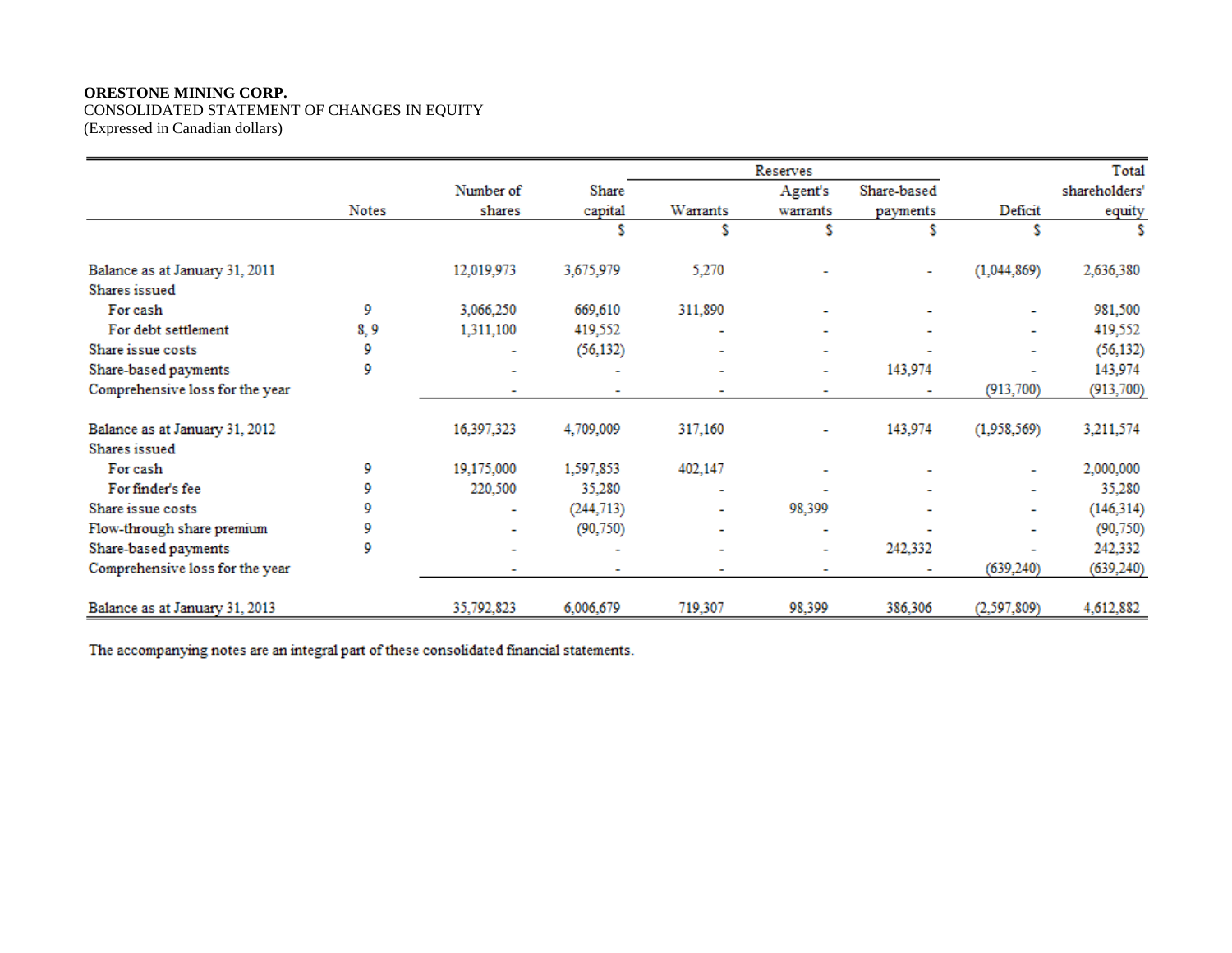# CONSOLIDATED STATEMENTS OF CASH FLOWS

(Expressed in Canadian dollars)

|                                                |            | For the years ended January 31, |  |  |
|------------------------------------------------|------------|---------------------------------|--|--|
|                                                | 2013       | 2012                            |  |  |
|                                                | Ŝ          |                                 |  |  |
| <b>CASH FLOWS FROM OPERATING ACTIVITIES</b>    |            |                                 |  |  |
| Net loss                                       | (639, 240) | (913,700)                       |  |  |
| Non-cash operating items:                      |            |                                 |  |  |
| Depreciation                                   | 453        | 1,144                           |  |  |
| Loss on settlement of debt                     |            | 157,332                         |  |  |
| Loss on dissolution of subsidiary              | 2,384      |                                 |  |  |
| Share-based payments                           | 242,332    | 143,974                         |  |  |
| Write-off of receivables                       |            | 45,396                          |  |  |
| Write-off of exploration and evaluation assets |            | 162,502                         |  |  |
| Reversal of flow-through share liability       | (90, 750)  |                                 |  |  |
|                                                | (484, 821) | (403, 352)                      |  |  |
| Changes in non-cash working capital items:     |            |                                 |  |  |
| Receivables                                    | (6,070)    | (34,091)                        |  |  |
| Mining tax credit recoverable                  | (1, 550)   | 35,042                          |  |  |
| Prepaids                                       | (5, 418)   | (31,241)                        |  |  |
| Trade and other payables                       | (376, 530) | 46,581                          |  |  |
| Due to related parties                         | (35, 875)  | (7,019)                         |  |  |
| Net cash used in operating activities          | (910, 264) | (394,080)                       |  |  |
| <b>CASH FLOWS FROM INVESTING ACTIVITIES</b>    |            |                                 |  |  |
| Exploration and evaluation assets              | (131, 048) | (337, 475)                      |  |  |
| Deposits                                       |            | (25, 300)                       |  |  |
| Net cash used in investing activities          | (131, 048) | (362, 775)                      |  |  |
| <b>CASH FLOWS FROM FINANCING ACTIVITIES</b>    |            |                                 |  |  |
| Proceeds from issuance of common shares        | 2,000,000  | 981,500                         |  |  |
| Share issue costs                              | (111, 034) | (56, 132)                       |  |  |
| Net cash provided by financing activities      | 1,888,966  | 925,368                         |  |  |
| INCREASE IN CASH AND CASH EQUIVALENTS          | 847,654    | 168,513                         |  |  |
| CASH AND CASH EQUIVALENTS, BEGINNING           | 190,159    | 21,646                          |  |  |
| CASH AND CASH EQUIVALENTS, ENDING              | 1,037,813  | 190,159                         |  |  |

Supplemental disclosures with respect to cash flows (Note 13)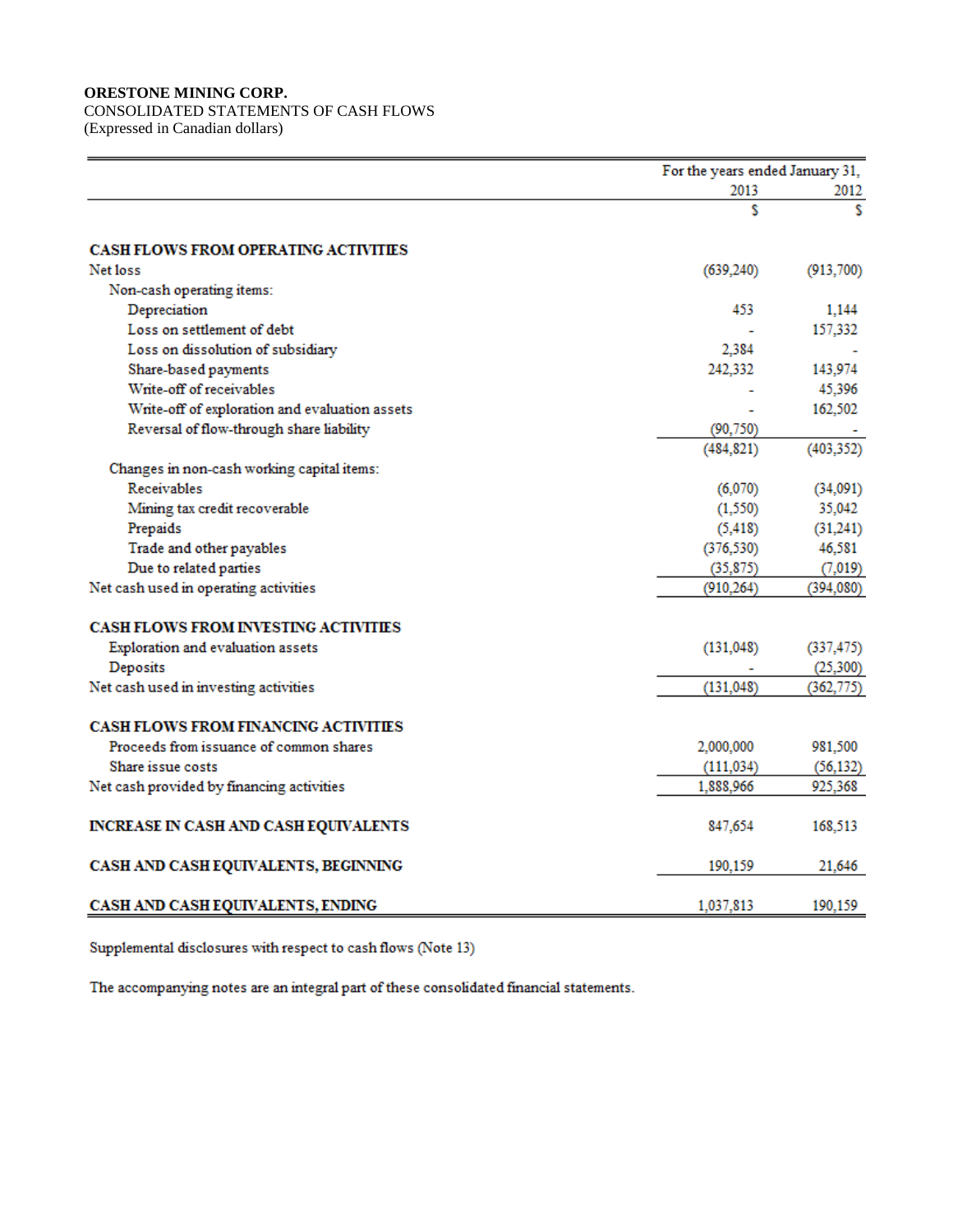## **1. NATURE AND CONTINUANCE OF OPERATIONS**

Orestone Mining Corp. (the "Company") was incorporated under the Business Corporations Act (British Columbia) on April 30, 2007 and its principal business activity is the exploration of mineral properties. The address of the Company's registered and head office is 19<sup>th</sup> floor, 885 West Georgia Street, Vancouver, BC, Canada V6C 3H4. During the year ended January 31, 2013, the Company completed a 4:1 share consolidation (Note 9). All references to number of shares and per share amounts have been retroactively restated to reflect the share consolidation. The Company's shares are listed on the TSX-Venture Exchange.

These consolidated financial statements have been prepared in accordance with International Financial Reporting Standards ("IFRS") applicable to a going concern basis which assumes that the Company will be able to realize its assets and discharge its liabilities in the normal course of business for the foreseeable future. The continuing operations of the Company are dependent upon its ability to raise adequate financing to develop its exploration and evaluation assets, and to commence profitable operations in the future. To date the Company has not generated any significant revenues and is considered to be in the exploration stage. These uncertainties may cast significant doubt about the Company's ability to continue as a going concern.

Management's plan includes continuing to pursue additional sources of financing through equity offerings, seeking joint venture partners to fund exploration, monitoring exploration activity and reducing overhead costs. Should the Company be unable to realize on its assets and discharge its liabilities in the normal course of business, the net realizable value of its assets may be materially less than the amounts recorded on the consolidated statement of financial position. Further discussion of liquidity risk has been disclosed in Notes 11 and 12.

These consolidated financial statements do not include any adjustments relating to the recoverability and classification of recorded asset amounts and classification of liabilities that might be necessary should the Company be unable to continue in existence.

## **2. SIGNIFICANT ACCOUNTING POLICIES AND BASIS OF PRESENTATION**

## **Statement of compliance with International Financial Reporting Standards ("IFRS")**

These consolidated financial statements have been prepared in accordance and compliance with IFRS as issued by the International Accounting Standards Board ("IASB") and interpretations of the International Financial Reporting Interpretations Committee ("IFRIC").

## **Basis of presentation**

The consolidated financial statements of the Company have been prepared on an accrual basis and are based on historical costs, modified where applicable. The consolidated financial statements are presented in Canadian dollars unless otherwise noted, which is the Company's functional currency.

## **Significant estimates and assumptions**

The preparation of financial statements in accordance with IFRS requires the Company to make estimates and assumptions concerning the future. The Company's management reviews these estimates and underlying assumptions on an ongoing basis, based on experience and other factors, including expectations of future events that are believed to be reasonable under the circumstances. Revisions to estimates are adjusted for prospectively in the period in which the estimates are revised.

Estimates and assumptions where there is significant risk of material adjustments to assets and liabilities in future accounting periods include the useful life of equipment, stock-based awards and payments, the recoverability of the carrying value of exploration and evaluation assets, fair value measurements for financial instruments and the recoverability and measurement of deferred tax assets.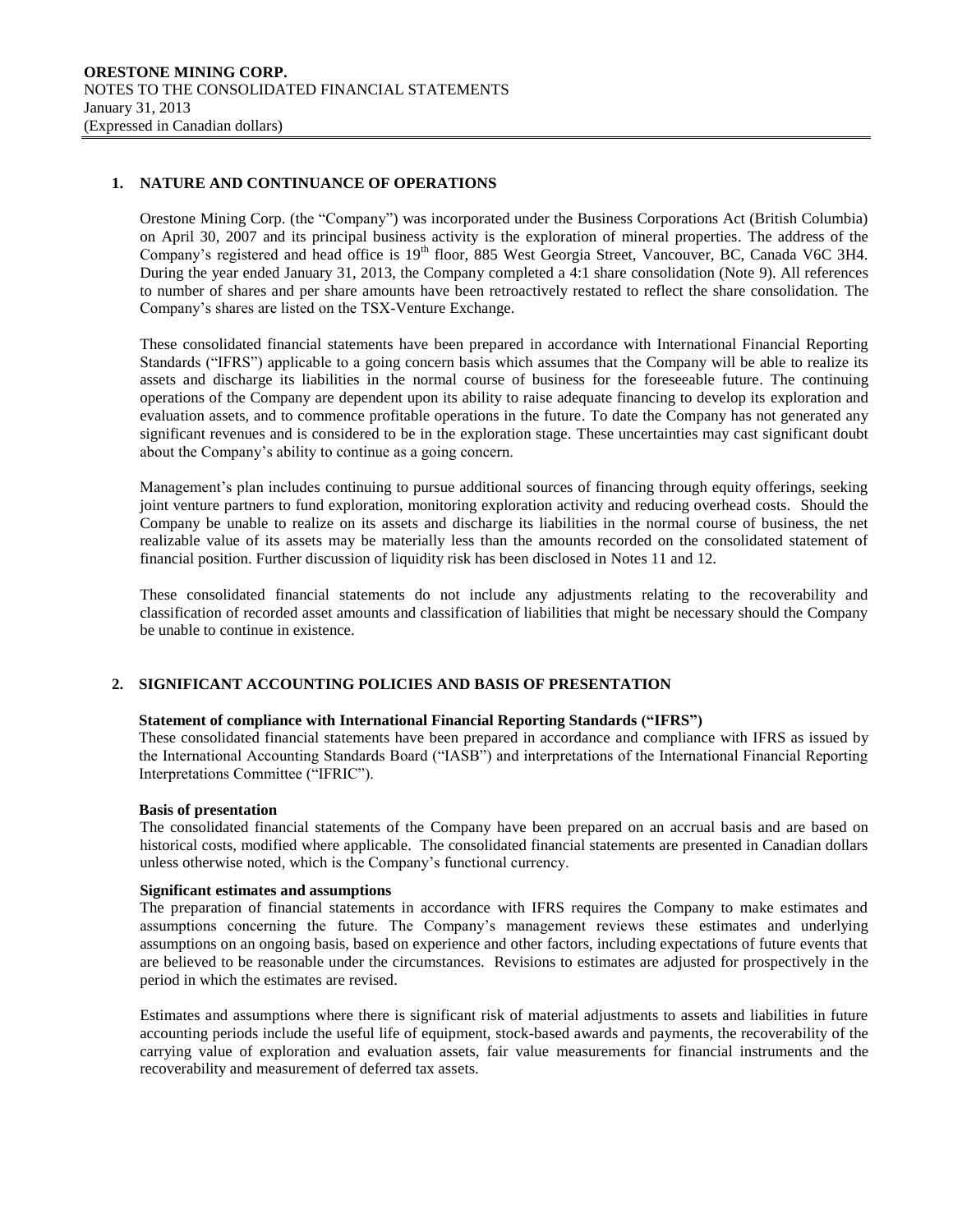## **Significant judgments**

The preparation of financial statements in accordance with IFRS requires the Company to make judgments, apart from those involving estimates, in applying accounting policies. The most significant judgments in applying the Company's financial statements include:

- the assessment of the Company's ability to continue as a going concern and whether there are events or conditions that may give rise to significant uncertainty; and
- the classification / allocation of expenditures as exploration and evaluation expenditures or operating expenses.

#### **Basis of consolidation**

#### *Subsidiaries*

The consolidated financial statements include the financial statements of the Company and entities controlled by the Company (its "subsidiaries"). Control is achieved where the Company has the power to govern the financial and operating policies of an entity so as to obtain benefits from its activities.

The Company's subsidiaries are:

|                                 | % of ownership |        | Jurisdiction Principal activity |
|---------------------------------|----------------|--------|---------------------------------|
| Intuitive Exploration Inc.      | 100%           | Canada | Exploration company             |
| Intuitive Exploration USA Inc.* | $-96$          | US A   | Exploration company             |

\* The consolidated financial statements of the Company for the year ended January 31, 2013 include 100% of the operating activities (January 31, 2012 – 100% of all accounts) of Intuitive Exploration USA Inc. up to the date of dissolution on September 26, 2012.

Subsidiaries are fully consolidated from the date of acquisition, being the date on which the Company obtains control, and continue to be consolidated until the date that such control ceases.

## *Jointly controlled operations and assets*

Joint control is defined as contractually agreed sharing of control over an economic activity, and exists only when the strategic financial and operating decisions relating to the activity require the unanimous consent of the parties sharing control (the ventures). A portion of the Company's exploration activities is conducted jointly with others when the Company enters into agreements that provide for specific percentage interests in exploration properties.

A jointly controlled asset involves joint control and ownership by the Company and other venturers of assets contributed to or acquired for the purpose of the joint venture, without the formation of a corporation, partnership or other entity. The Company accounts for its share of the jointly controlled assets, any liabilities it has incurred, its share of any liabilities jointly incurred with other ventures, income from the sale or use of its share of the joint venture's output, together with its share of the expenses incurred by the joint venture, and any expenses it incurs in relation to its interest in the joint venture.

As at January 31, 2013 and January 31, 2012 the Company has a 51% in the Todd Creek Property joint venture (Note 6), which is accounted for as a jointly controlled asset.

## *Inter-company balances and transactions*

Inter-company balances and transactions, including unrealised income and expenses arising from inter-company transactions, are eliminated in preparing the consolidated financial statements.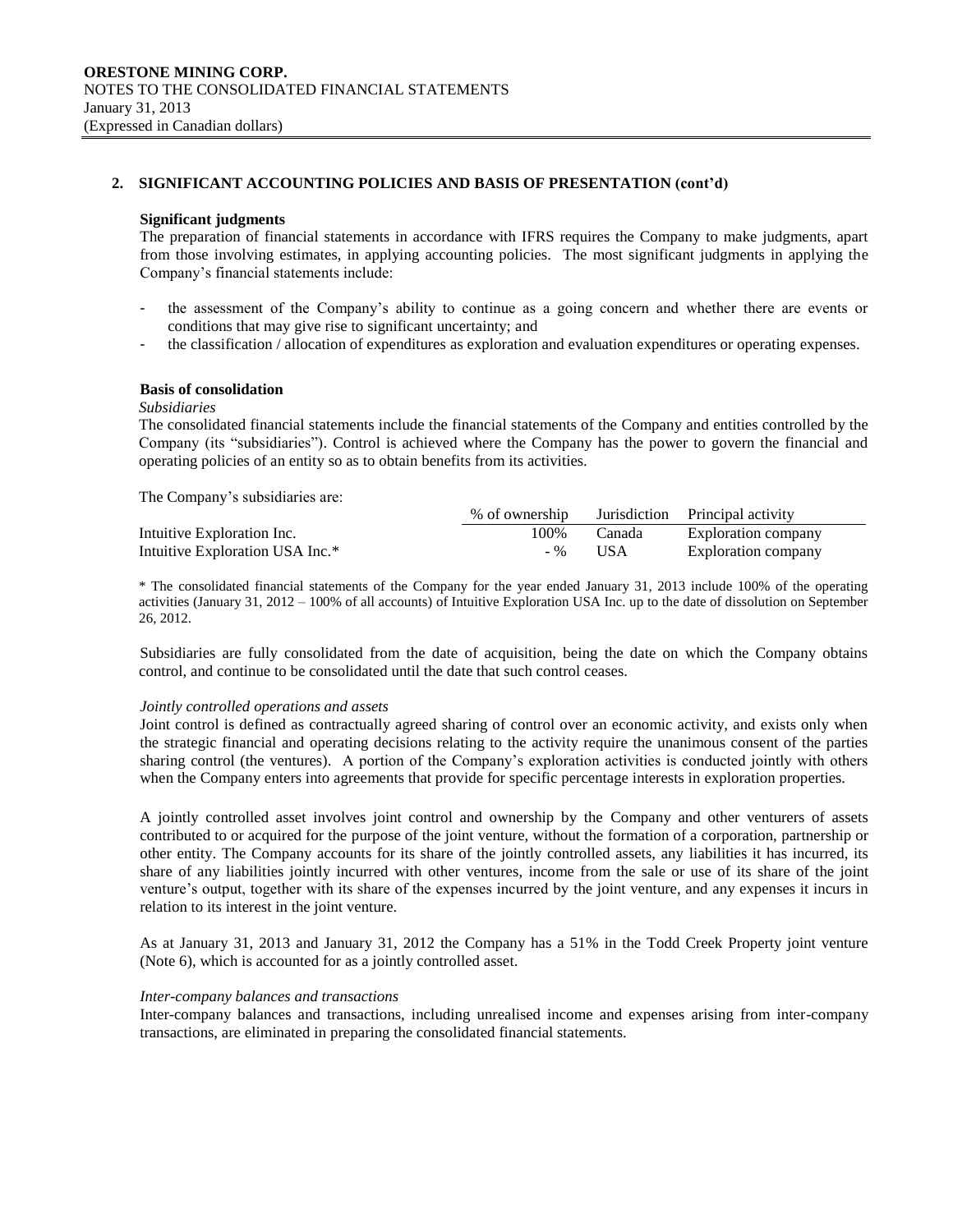#### **Foreign currency translation**

#### Functional currency

The functional currency of the Company and its subsidiaries is measured using the currency of the primary economic environment in which that entity operates. The consolidated financial statements are presented in Canadian dollars, which is the presentation and the functional currency of the parent company and all of its subsidiaries.

## Transactions and balances

Foreign denominated monetary assets and liabilities are translated to their Canadian dollar equivalents using foreign exchange rates that prevailed at the period end exchange rate. Non-monetary items are translated at historical exchange rates, except for items carried at market value, which are translated at the rate of exchange in effect at the period end exchange rate. Revenue and expenses are translated at average rates of exchange during the period. Exchange gains or losses arising on foreign currency translation are included in the determination of operating results for the year.

## **Equipment**

Equipment is stated at historical cost less accumulated depreciation and accumulated impairment losses. Depreciation is provided on the declining balance basis at the following rates per annum:

| Equipment          | 20% |
|--------------------|-----|
| Computer equipment | 55% |

Subsequent costs are included in the asset's carrying amount or recognized as a separate asset, as appropriate, only when it is probable that future economic benefits associated with the item will flow to the Company and the cost of the item can be measured reliably. The carrying amount of the replaced part is derecognized. All other repairs and maintenance are charged to the statement of comprehensive loss during the financial period in which they are incurred.

Gains and losses on disposals are determined by comparing the proceeds with the carrying amount and are recognized in profit or loss.

## **Exploration and evaluation assets**

Exploration and evaluation assets include the costs of acquiring licenses, costs associated with exploration and evaluation activity, and the fair value (at acquisition date) of exploration and evaluation assets acquired in a business combination. Exploration and evaluation expenditures are capitalized. Costs incurred before the Company has obtained the legal rights to explore an area are recognized in profit or loss.

Mining exploration tax credits from the Government of British Columbia for certain exploration expenditures incurred in British Columbia are treated as a reduction of the exploration and development costs of the respective exploration property.

Exploration and evaluation assets are assessed for impairment if (i) sufficient data exists to determine technical feasibility and commercial viability, and (ii) facts and circumstances suggest that the carrying amount exceeds the recoverable amount.

Once the technical feasibility and commercial viability of the extraction of mineral resources in an area of interest are demonstrable, exploration and evaluation assets attributable to that area of interest are first tested for impairment and then reclassified to mining property and development assets within property, plant and equipment.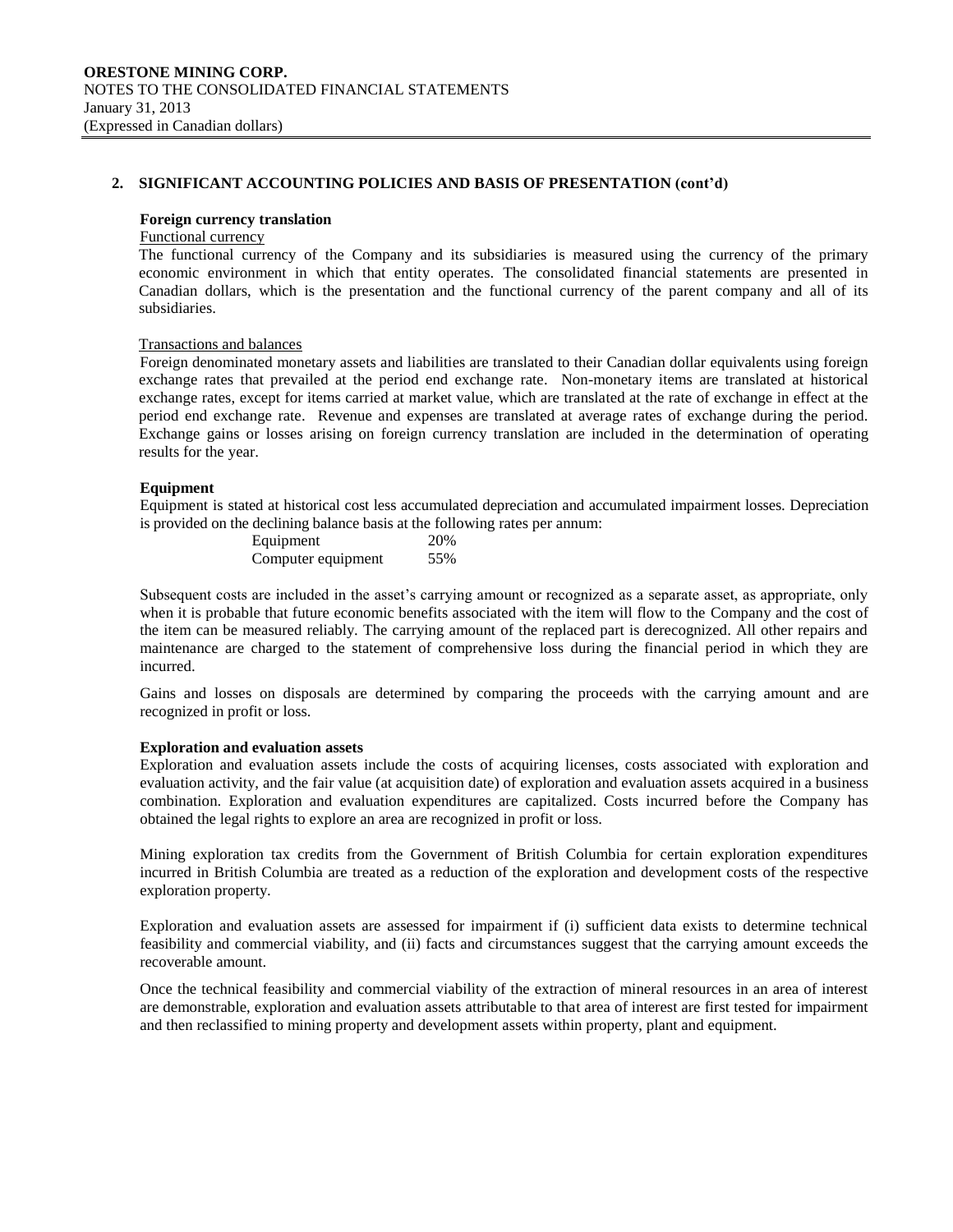#### **Restoration and environmental obligations**

Recoverability of the carrying amount of any exploration and evaluation assets is dependent on successful development and commercial exploitation, or alternatively, sale of the respective areas of interest.

The Company recognizes liabilities for statutory, contractual, constructive or legal obligations associated with the retirement of long-term assets, when those obligations result from the acquisition, construction, development or normal operation of the assets. The net present value of future restoration cost estimates arising from the decommissioning of plant and other site preparation work is capitalized to exploration and evaluation assets along with a corresponding increase in the restoration provision in the period incurred. Discount rates using a pre-tax rate that reflect the time value of money are used to calculate the net present value. The restoration asset will be depreciated on the same basis as other mining assets.

The Company's estimates of restoration costs could change as a result of changes in regulatory requirements, discount rates and assumptions regarding the amount and timing of the future expenditures. These changes are recorded directly to mining assets with a corresponding entry to the restoration provision. The Company's estimates are reviewed annually for changes in regulatory requirements, discount rates, effects of inflation and changes in estimates.

Changes in the net present value, excluding changes in the Company's estimates of reclamation costs, are charged to profit and loss for the period.

The net present value of restoration costs arising from subsequent site damage that is incurred on an ongoing basis during production are charged to profit or loss in the period incurred. The costs of restoration projects that were included in the provision are recorded against the provision as incurred. The costs to prevent and control environmental impacts at specific properties are capitalized in accordance with the Company's accounting policy for exploration and evaluation assets

The Company currently has no known material rehabilitation and environmental costs. The Company however has reclamation bonds in place in the amount of \$29,000 in respect of the Captain property (Note 6).

## **Impairment of non-financial assets**

The carrying amount of the Company's long-lived assets (which include equipment and exploration and evaluation assets) is reviewed for impairment if there is any indication that the carrying amount may not be recoverable. If any such indication is present, the recoverable amount of the asset is estimated in order to determine whether impairment exists.

An asset's recoverable amount is the higher of fair value less costs to sell and value in use. In assessing value in use, the estimated future cash flows are discounted to their present value, using a pre-tax discount rate that reflects current market assessments of the time value of money and the risks specific to the asset for which estimates of future cash flows have not been adjusted. Where the asset does not generate cash flows that are independent from other assets, the Company estimates the recoverable amount of the cash-generating unit to which the asset belongs.

If the recoverable amount of an asset or cash generating unit is estimated to be less than its carrying amount, the carrying amount is reduced to the recoverable amount. Impairment is recognized immediately as a charge in the statement of comprehensive loss. Where an impairment subsequently reverses, the carrying amount is increased to the revised estimate of recoverable amount but only to the extent that this does not exceed the carrying value that would have been determined if no impairment had previously been recognized. A reversal is recognized as a recovery in the statement of comprehensive loss for the period.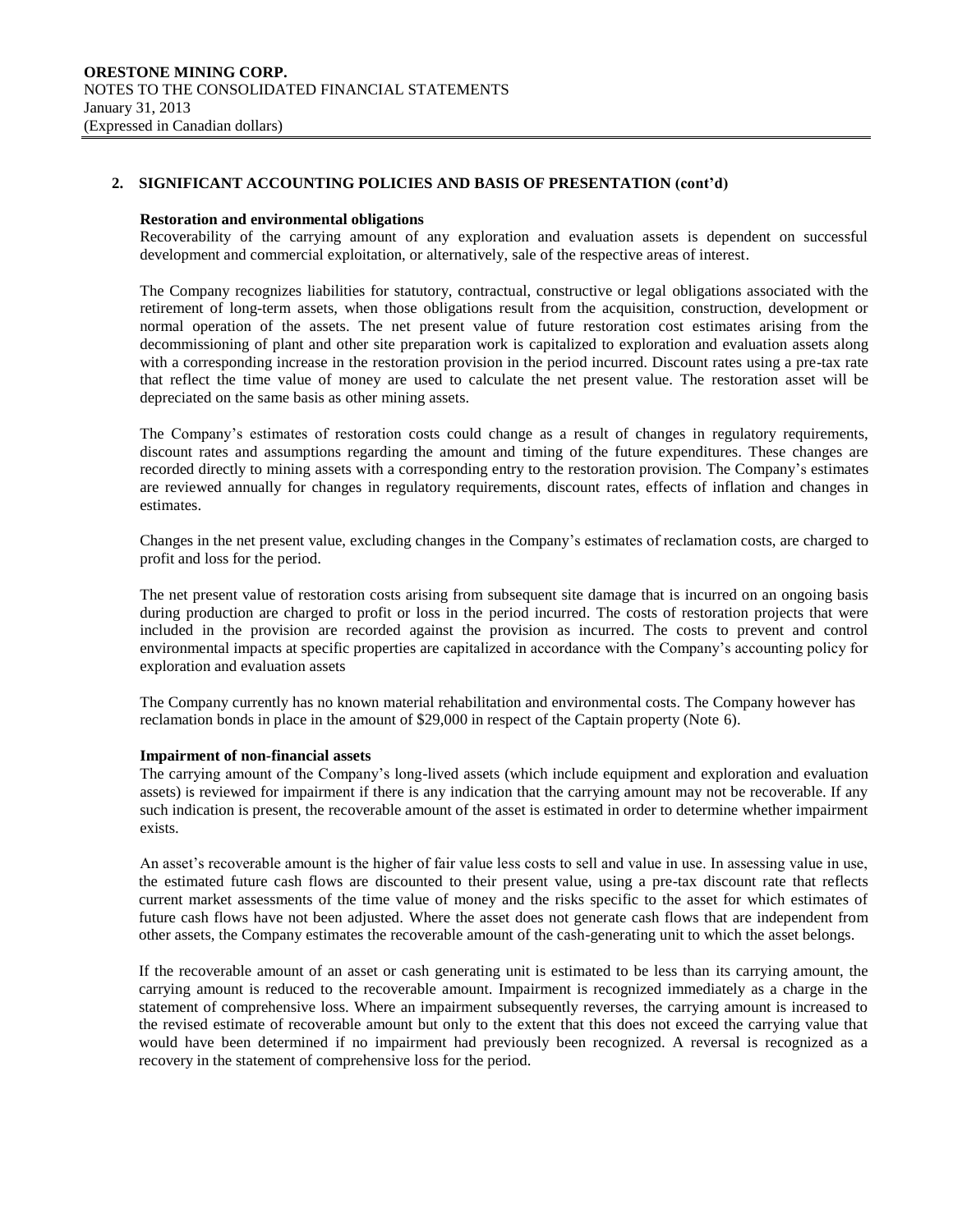#### **Share-based payments**

The Company grants share purchase options to directors, officers, employees and consultants to purchase common shares. The fair value of options granted is recognized as a share-based payment expense with a corresponding increase in equity. An individual is classified as an employee when the individual is an employee for legal or tax purposes (direct employee) or provides services similar to those performed by a direct employee.

The fair value is measured at the grant date and each tranche is recognized on a graded-vesting basis over the period during which the options vest. The fair value of the options granted is measured using the Black-Scholes option pricing model taking into account the terms and conditions upon which the options were granted. At each financial position reporting date, the amount recognized as an expense is adjusted to reflect the actual number of share options that are expected to vest.

## **Loss per share**

The Company uses the treasury stock method to compute the dilutive effect of options, warrants and similar instruments. Under this method the dilutive effect on loss per share is recognized on the use of the proceeds that could be obtained upon exercise of options, warrants and similar instruments. It assumes that the proceeds would be used to purchase common shares at the average market price during the year.

Basic and diluted losses per common share are calculated using the weighted-average number of common shares outstanding during the year.

## **Financial instruments**

Financial assets and financial liabilities are measured initially at fair value plus transaction costs, except for financial assets and financial liabilities carried at fair value through profit or loss, which are measured initially at fair value. Financial assets and financial liabilities are measured subsequently as described below.

## Financial assets

The Company classifies its financial assets into one of the following categories, depending on the purpose for which the asset was acquired. The Company's accounting policy for each category is as follows:

*Fair value through profit or loss* - This category comprises of financial assets classified as held for trading that are either derivatives or assets acquired principally for the purpose of selling or repurchasing it in the near term. They are carried in the statement of financial position at fair value with changes in fair value recognized in the statement of comprehensive loss.

*Loans and receivables* - These assets are non-derivative financial assets with fixed or determinable payments that are not quoted in an active market. They are carried at amortized cost using the effective interest method, less any provision for impairment. Discounting is omitted when the effect of discounting is immaterial. Individually significant receivables are considered for impairment when they are past due or when other objective evidence is received that a specific counterparty may likely default.

*Held-to-maturity investments* - These assets are non-derivative financial assets with fixed or determinable payments and fixed maturities that the Company's management has the positive intention and ability to hold to maturity. These assets are measured at amortized cost using the effective interest method. If there is objective evidence that the investment is impaired, determined by reference to external credit ratings and other relevant indicators, the financial asset is measured at the present value of estimated future cash flows. Any changes to the carrying amount of the investment, including impairment losses, are recognized in the statement of comprehensive loss.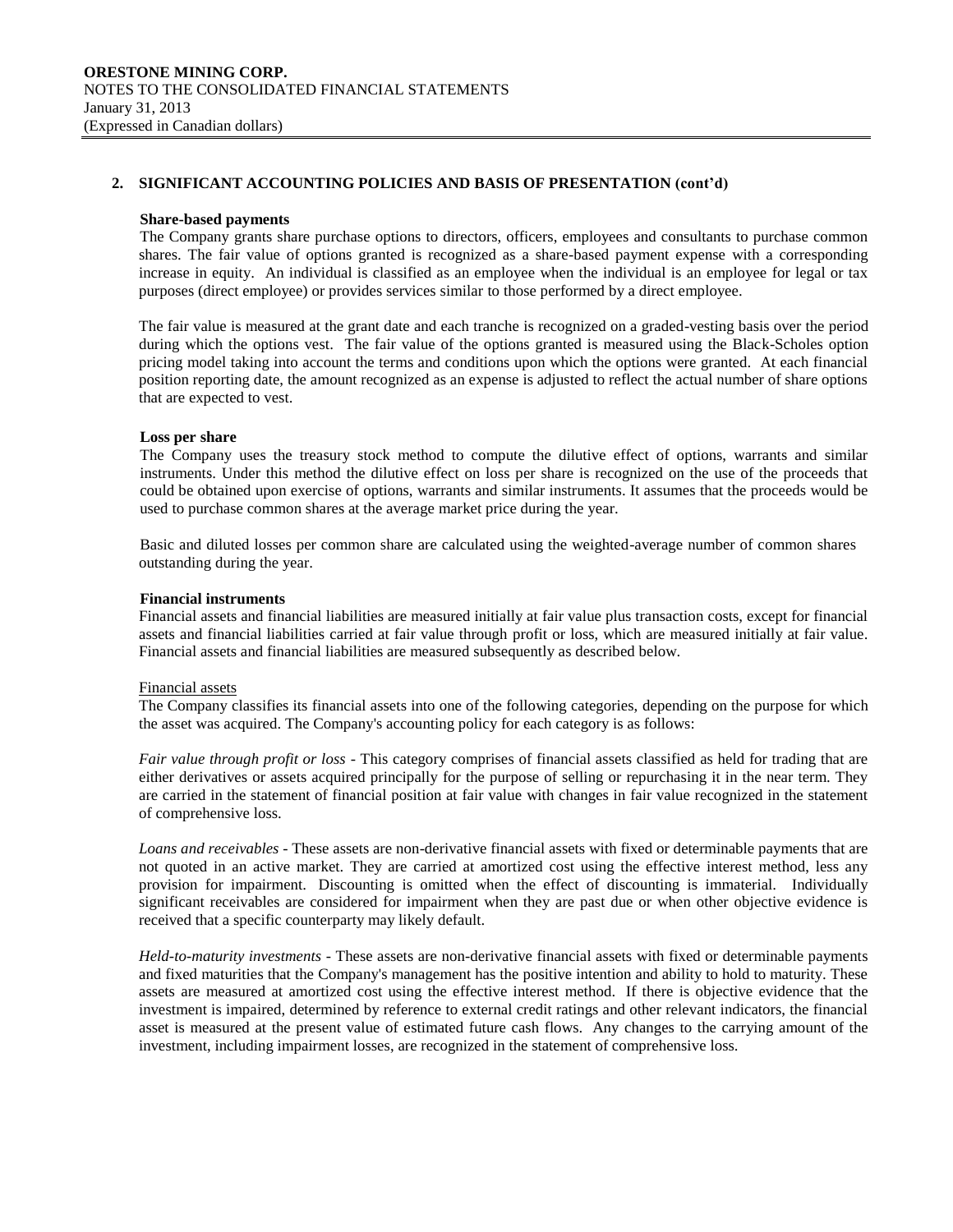*Available-for-sale* - Non-derivative financial assets not included in the above categories are classified as availablefor-sale. They are carried at fair value with changes in fair value recognized in other comprehensive income. Where a financial asset is disposed of or a decline in the fair value of an available-for-sale financial asset constitutes objective evidence of impairment, the amount of the cumulative gain or loss is reclassified from equity and recognized in the statement of comprehensive loss.

All financial assets except for those at fair value through profit or loss are subject to review for impairment at least at each reporting date. Financial assets are impaired when there is any objective evidence that a financial asset or a group of financial assets is impaired. Different criteria to determine impairment are applied for each category of financial assets, which are described above. If in a subsequent period, the amount of the impairment loss decreases and the decrease relates to an event occurring after the impairment was recognized, the previously recognized impairment loss is reversed through profit or loss.

## Financial liabilities

The Company classifies its financial liabilities into one of two categories, depending on the purpose for which the asset was acquired. The Company's accounting policy for each category is as follows:

*Fair value through profit or loss* - This category comprises of financial liabilities classified as held for trading that are either derivatives or liabilities incurred principally for the purpose of selling or repurchasing it in the near term. They are carried in the statement of financial position at fair value with changes in fair value recognized in the statement of comprehensive loss.

*Other financial liabilities*: This category includes promissory notes, amounts due to related parties and accounts payables and accrued liabilities, all of which are recognized at amortized cost using the effective interest method. Discounting is omitted where the effect of discounting is immaterial.

The Company does not have any derivative financial assets and liabilities.

## **Income taxes**

#### Current income tax:

Current income tax assets and liabilities for the current period are measured at the amount expected to be recovered from or paid to the taxation authorities. The tax rates and tax laws used to compute the amount are those that are enacted or substantively enacted, at the reporting date, in the countries where the Company operates and generates taxable income.

Current income tax relating to items recognized directly in other comprehensive income or equity is recognized in other comprehensive income or equity and not in profit or loss. Management periodically evaluates positions taken in the tax returns with respect to situations in which applicable tax regulations are subject to interpretation and establishes provisions where appropriate.

#### Deferred income tax:

Deferred income tax is provided using the asset and liability method on temporary differences at the reporting date between the tax bases of assets and liabilities and their carrying amounts for financial reporting purposes.

The carrying amount of deferred income tax assets is reviewed at the end of each reporting period and recognized only to the extent that it is probable that sufficient taxable profit will be available to allow all or part of the deferred income tax asset to be utilized.

Deferred income tax assets and liabilities are measured at the tax rates that are expected to apply to the year when the asset is realized or the liability is settled, based on tax rates (and tax laws) that have been enacted or substantively enacted by the end of the reporting period.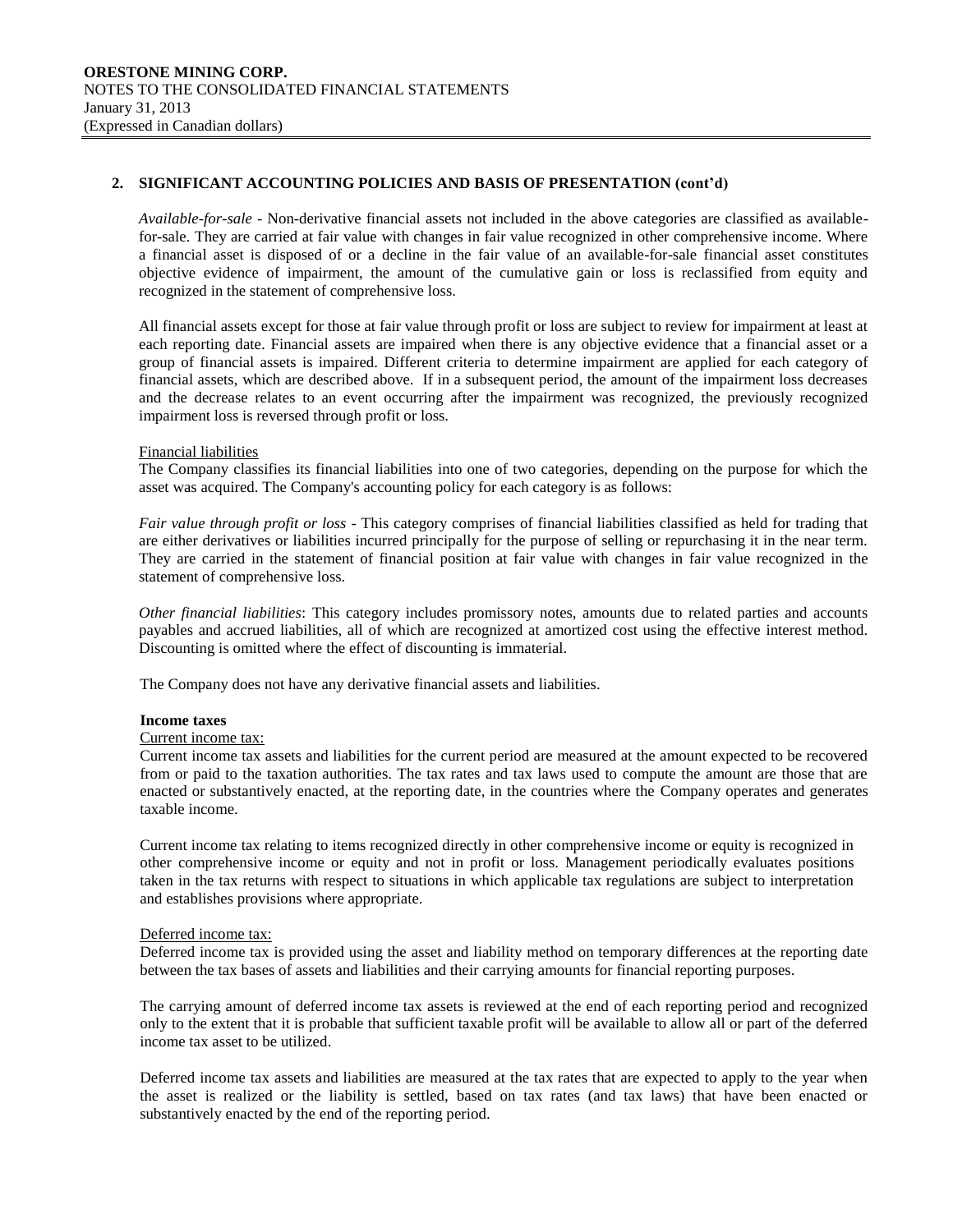## **Income taxes (cont'd)**

#### Deferred income tax (cont'd):

Deferred income tax assets and deferred income tax liabilities are offset, if a legally enforceable right exists to set off current tax assets against current income tax liabilities and the deferred income taxes relate to the same taxable entity and the same taxation authority.

#### **Segment reporting**

The Company operates in a single geographical segment, being Canada, and a single reporting segment, being the acquisition, exploration and development of mineral property interests.

#### **Accounting standards issued but not yet effective**

Certain pronouncements were issued by the IASB or the IFRS Interpretations Committee that are mandatory for accounting periods beginning after January 1, 2012 or later periods.

The following new standards, amendments and interpretations that have not been early adopted in these financial statements, is not expected to have a material effect on the Company's future results and financial position. Other accounting standards or amendments to existing accounting standards that have been issued but have future effective dates are either not applicable or are not expected to have a significant impact on the Company's financial statements:

- a) IFRS 9 Financial Instruments (New; to replace IAS 39 and IFRIC 9);
- b) IFRS 10 Consolidated Financial Statements (New; to replace consolidation requirements in IAS 27 (as amended in 2008) and SIC-12);
- c) IFRS 11 Joint Arrangements (New; to replace IAS 31 and SIC-13);
- d) IFRS 12 Disclosure of Interests in Other Entities (New; to replace disclosure requirements in IAS 27 (as amended in 2008), IAS 28 (as revised in 2003) and IAS 31);
- e) IFRS 13 Fair Value Measurement (New; to replace fair value measurement guidance in other IFRSs);
- f) IAS 1 Presentation of Financial Statements, (Amendments regarding Presentation of Items of Other Comprehensive Income);
- g) IAS 19 Employee Benefits (Amended in 2011);
- h) IAS 27 Separate Financial Statements (Amended in 2011);
- i) IAS 28 Investments in Associates and Joint Ventures (Amended in 2011); and
- j) IFRIC 20 Stripping Costs in the Production Phase of a Surface Mine (New).

## **3. CASH AND CASH EQUIVALENTS**

|                       | January 31, | January 31,              |
|-----------------------|-------------|--------------------------|
|                       | 2013        | 2012                     |
|                       | ٠D          |                          |
| Cash on hand          | 375,313     | 190,159                  |
| Short-term investment | 662,500     | $\overline{\phantom{a}}$ |
|                       | 1,037,813   | 190,159                  |

At January 31, 2013, the Company has a variable rate investment of \$662,500 (2012 - \$Nil). The instrument yields an interest rate of prime less 1.95%, maturing on October 23, 2013. The short-term investment allows for early redemption after the first 30 days of the investment.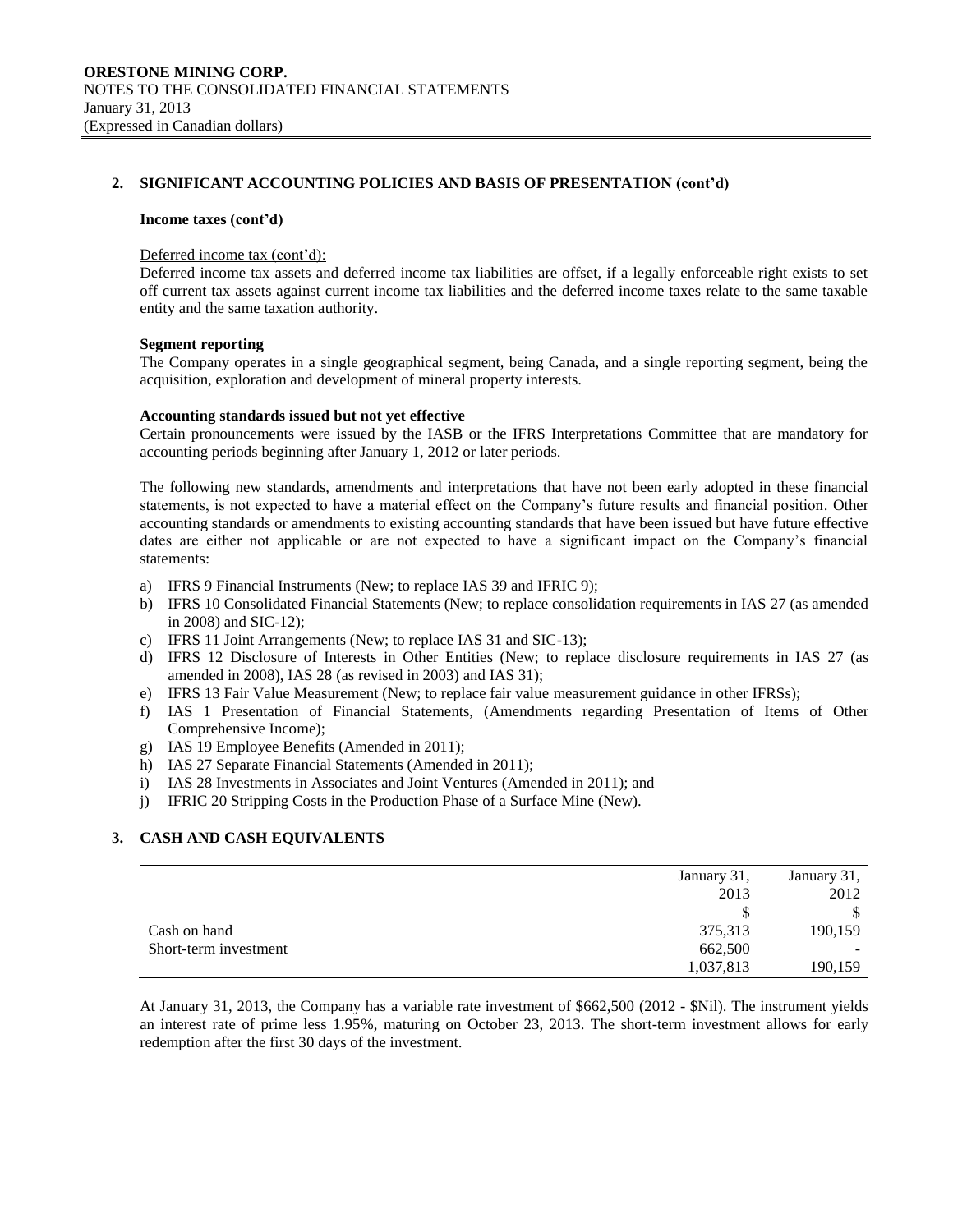## **4. RECEIVABLES**

Receivables consist of the following:

|                                          | January 31, | January 31, |
|------------------------------------------|-------------|-------------|
|                                          | 2013        | 2012        |
|                                          |             |             |
| Due from joint venture partners (Note 6) | 15,557      |             |
| Government taxes receivable              | 37,652      | 72,195      |
| Other                                    | 3,556       |             |
| Related parties receivable (Note 8)      | 21,500      |             |
|                                          | 78,265      | 72.195      |

## **5. EQUIPMENT**

|                                         | Computer  |           |          |
|-----------------------------------------|-----------|-----------|----------|
|                                         | equipment | Equipment | Total    |
|                                         | \$        |           | \$       |
| Cost                                    |           |           |          |
| Balance as at January 31, 2011 and 2012 | 7,998     | 4,049     | 12,047   |
| Dissolution of subsidiary (Note 2)      | (7,998)   | (4,049)   | (12,047) |
| Balance as at January 31, 2013          |           |           |          |
| <b>Accumulated depreciation</b>         |           |           |          |
| Balance as at January 31, 2011          | 6,480     | 1,586     | 8,066    |
| Change in assets                        | 672       | 472       | 1,144    |
| Balance as at January 31, 2012          | 7,152     | 2,058     | 9,210    |
| Change in assets                        | 201       | 252       | 453      |
| Dissolution of subsidiary (Note 2)      | (7, 353)  | (2,310)   | (9,663)  |
| Balance as at January 31, 2013          |           |           |          |
| <b>Carrying amounts</b>                 |           |           |          |
| At January 31, 2012                     | 846       | 1,991     | 2,837    |
| At January 31, 2013                     |           |           |          |

## **6. EXPLORATION AND EVALUATION ASSETS**

#### **Captain Property**

The Company owns a 100% interest in certain mineral claims comprising the Captain Property located near Fort St. James, British Columbia.

At January 31, 2013, included in mineral tax credit recoverable is \$195,751 (January 31, 2012 - \$175,000) relating to the Captain property, of which \$178,000 was received subsequent to year end.

As of January 31, 2013, the Company has a \$29,000 (January 31, 2012 - \$29,000) reclamation bonds to the Ministry of Energy, Mines and Petroleum Resources of British Columbia to guarantee reclamation of the environment on the Captain Property.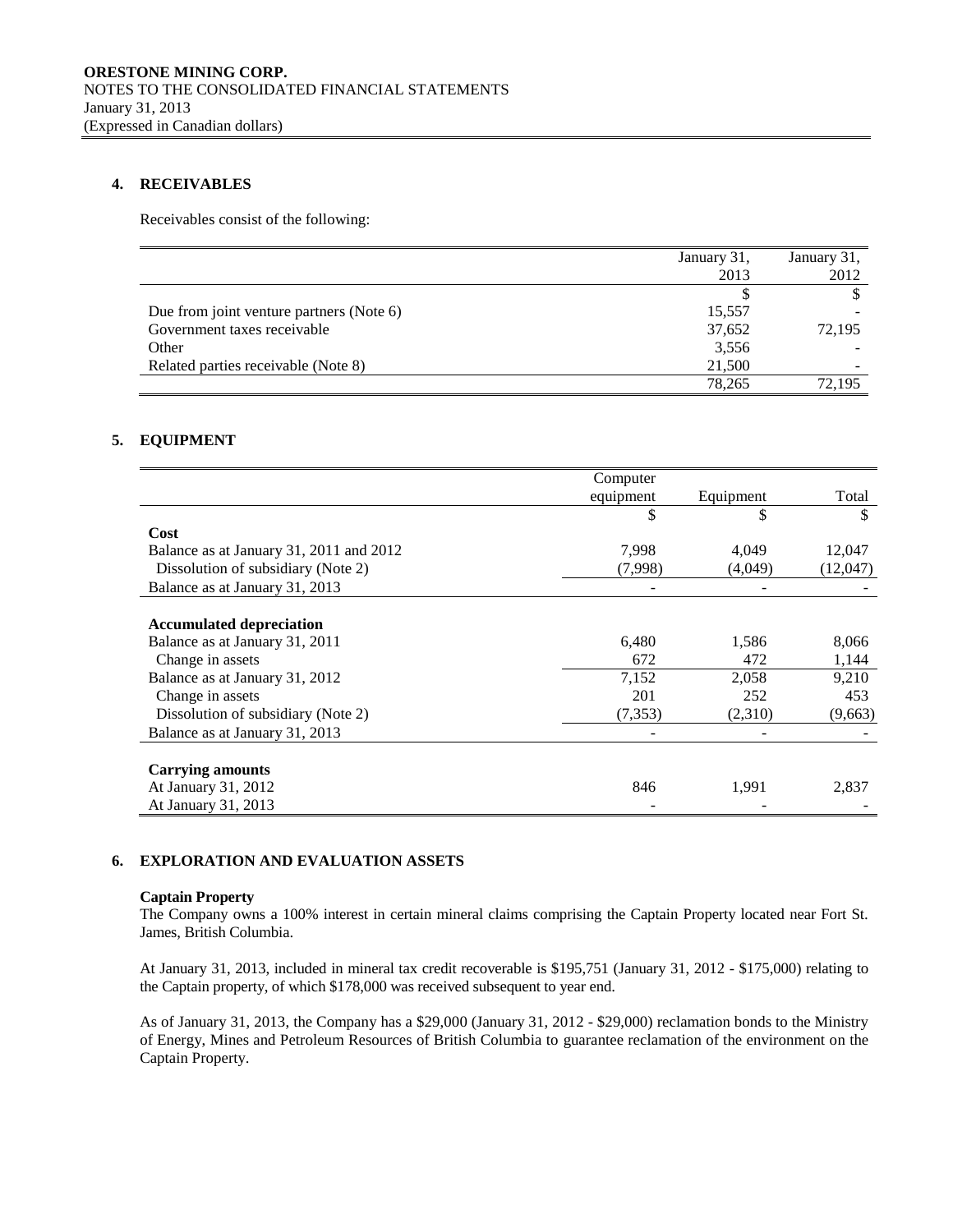## **6. EXPLORATION AND EVALUATION ASSETS (cont'd)**

## **Todd Creek Property**

On April 3, 2008, the Company signed a property option agreement with Goldeye Explorations Limited ("Goldeye"), Polar Star Mining Corporation ("Polar"), and Geofine Exploration Consultants Ltd. ("Geofine") to acquire an interest in certain claims comprising the Todd Creek Property located in the Skeena Mining Division in northwestern British Columbia.

The Company earned a 51% interest in the Todd Creek Property by making cash payments of \$180,000, issuing 170,000 common shares at a fair value of \$10,500 and incurring work expenditures of \$2,500,000.

Upon earning the 51% interest, the Company, Goldeye, Polar and Geofine formed a Joint Venture (the "JV") on April 30, 2010. Pursuant to the JV agreement, the Company is the operator and holds a 51% interest in the JV and Polar Star and Goldeye (collectively, the "JV partners") each hold a 24.5% interest in the JV.

Upon production, the JV shall pay a royalty to Geofine of 2.5% of the Net Smelter Royalty ("NSR") derived from operations on the Todd Creek Property.

Commencing on or before November 30, 2010 and for each anniversary of that date until an NSR is derived from operations on the property, the JV will provide a payment to Geofine of \$25,000 (paid). Such payments will be considered as non-refundable advances on any NSR that Geofine shall be entitled to. The JV has the exclusive option to purchase the NSR for \$750,000 for each 0.5% of royalty interest held on the property.

The JV held an option to acquire a 100% interest in the Kelly Funk Property, comprised of certain claims contiguous to the Todd Creek Property, pursuant to an option agreement dated August 19, 2008, and amended on October 22, 2010, between the Company, 802213 Alberta Ltd. and Kelly Brent Funk. During the year ended January 31, 2012, the Company performed an impairment analysis on the Kelly Funk property and concluded that the potential did not justify further work. The Company therefore, wrote-off \$78,500 of project expenditures and subsequently terminated the option agreement on the Kelly Funk property.

At January 31, 2013, included in receivables is \$15,557 (January 31, 2012 - \$Nil) owing from the JV partners.

At January 31, 2013, included in mineral tax credit recoverable is \$42,590 (January 31, 2012 - \$41,040) relating to the Todd Creek Property.

As at January 31, 2013, recorded in deposits is \$17,500 (January 31, 2012 - \$17,500) held by Geofine, which has been used towards the posting of a reclamation bond with the Ministry of Energy, Mines and Petroleum Resources of British Columbia to guarantee reclamation of the environment on the Todd Creek Property.

## **Connor Creek Property**

During the year ended January 31, 2011, the Company acquired an option to earn a 60% interest in certain mineral claims comprising the Connor Creek Property located in the Nelson Mining Division, British Columbia.

During the year ended January 31, 2012, the Company performed an impairment analysis on the Connor Creek property and concluded that the potential did not justify further work. The Company, therefore, wrote-off \$84,002 of project expenditures and subsequently terminated the option agreement on the Connor Creek property.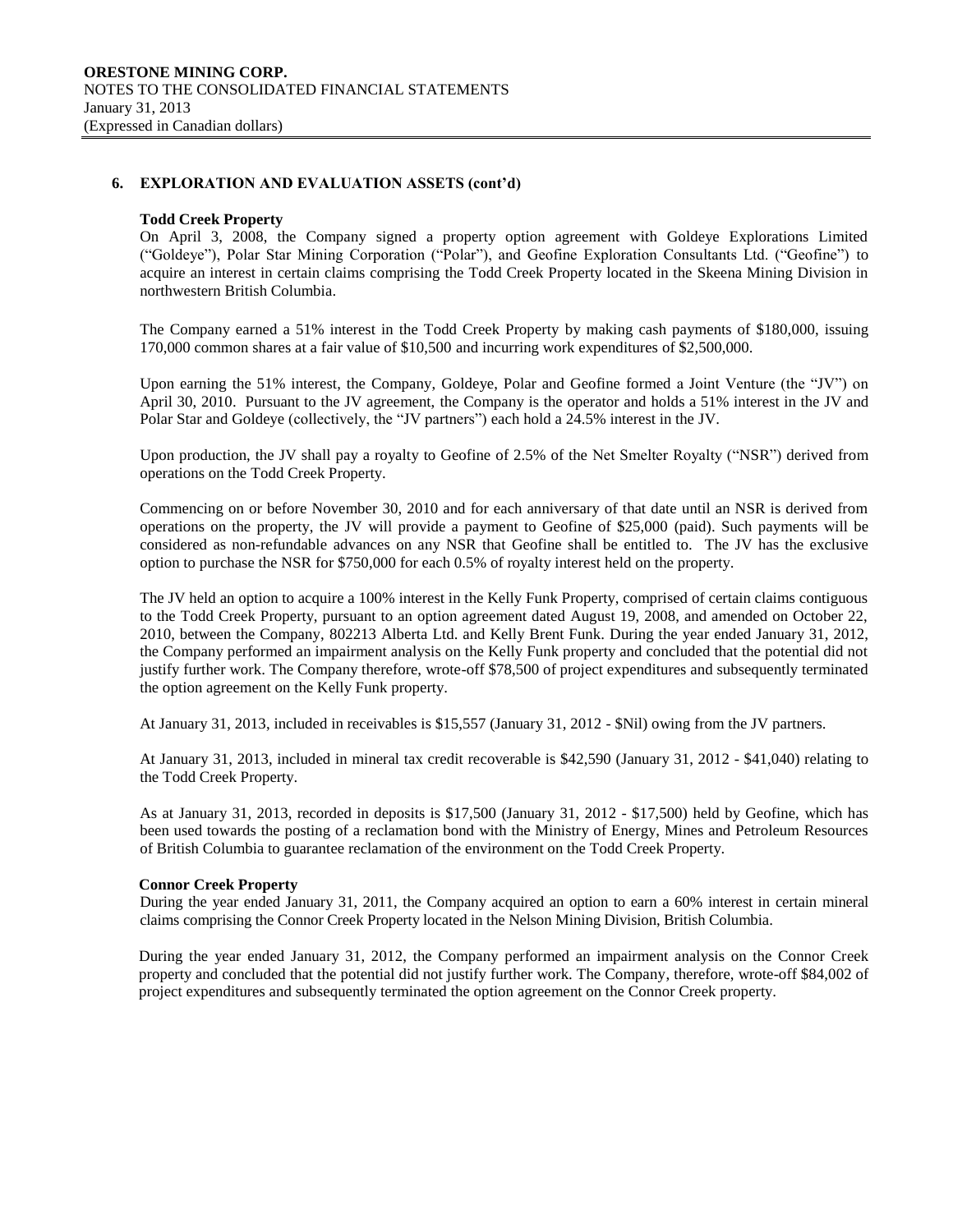## **6. EXPLORATION AND EVALUATION ASSETS (cont'd)**

The Company has incurred the following on acquisition and deferred exploration costs:

|                                                | January 31, |           | January 31, |           | January 31, |
|------------------------------------------------|-------------|-----------|-------------|-----------|-------------|
|                                                | 2011        | Additions | 2012        | Additions | 2013        |
|                                                | Ŝ           |           | s           | s         | s           |
| <b>Captain Property</b>                        |             |           |             |           |             |
| <b>Acquisition costs</b>                       | 260,900     | 15,022    | 275,922     |           | 275,922     |
| <b>Deferred exploration costs</b>              |             |           |             |           |             |
| Assays                                         | 11,582      | 5,825     | 17,407      | 17,710    | 35,117      |
| Drilling                                       |             | 305,194   | 305,194     | 261,800   | 566,994     |
| Geological                                     | 36,074      | 131,913   | 167,987     | 97,789    | 265,776     |
| Geophysical                                    |             | 103,468   | 103,468     | 14,407    | 117,875     |
| Surveying                                      |             | 40,846    | 40,846      |           | 40,846      |
| Other                                          | 875         | 186       | 1,061       |           | 1,061       |
|                                                | 48,531      | 587,432   | 635,963     | 391,706   | 1,027,669   |
| Mining exploration tax credit                  | (2,500)     | (175,020) | (177, 520)  | (35, 311) | (212, 831)  |
|                                                | 306,931     | 427,434   | 734,365     | 356,395   | 1,090,760   |
| <b>Todd Creek Property</b>                     |             |           |             |           |             |
| <b>Acquisition costs</b>                       | 243,285     | 12,750    | 256,035     | 12,750    | 268,785     |
| <b>Deferred exploration costs</b>              |             |           |             |           |             |
| Aircraft                                       | 626,189     |           | 626,189     |           | 626,189     |
| Assays                                         | 190,226     | 2,142     | 192,368     | 4,284     | 196,652     |
| Camp                                           | 237,807     |           | 237,807     |           | 237,807     |
| Geological consulting (Note 8)                 | 257,421     |           | 257,421     |           | 257,421     |
| Drilling                                       | 312,864     |           | 312,864     |           | 312,864     |
| Field                                          | 234,469     |           | 234,469     |           | 234,469     |
| Geophysical                                    | 280,326     | 7,284     | 287,610     | 1,020     | 288,630     |
| Other                                          | 89,682      | 1,446     | 91,128      |           | 91,128      |
| Professional                                   | 58,424      |           | 58,424      |           | 58,424      |
| Salaries and wages                             | 410,555     |           | 410,555     |           | 410,555     |
|                                                | 2,697,963   | 10,872    | 2,708,835   | 5,304     | 2,714,139   |
| Mining exploration tax credit                  | (517, 976)  |           | (517, 976)  | (791)     | (518, 767)  |
| Write-off of exploration and evaluation assets |             | (78, 500) | (78, 500)   |           | (78, 500)   |
|                                                | 2,423,272   | (54, 878) | 2,368,394   | 17,263    | 2,385,657   |
| <b>Connor Creek Property</b>                   |             |           |             |           |             |
| <b>Acquisition costs</b>                       | 83,369      |           | 83,369      |           | 83,369      |
| <b>Deferred exploration costs</b>              |             |           |             |           |             |
| Other                                          | 119         | 514       | 633         |           | 633         |
| Write-off of exploration and evaluation assets |             | (84,002)  | (84,002)    | ä,        | (84,002)    |
|                                                | 83,488      | (83, 488) |             |           |             |
| <b>Total</b>                                   | 2,813,691   | 289,068   | 3,102,759   | 373,658   | 3,476,417   |
|                                                |             |           |             |           |             |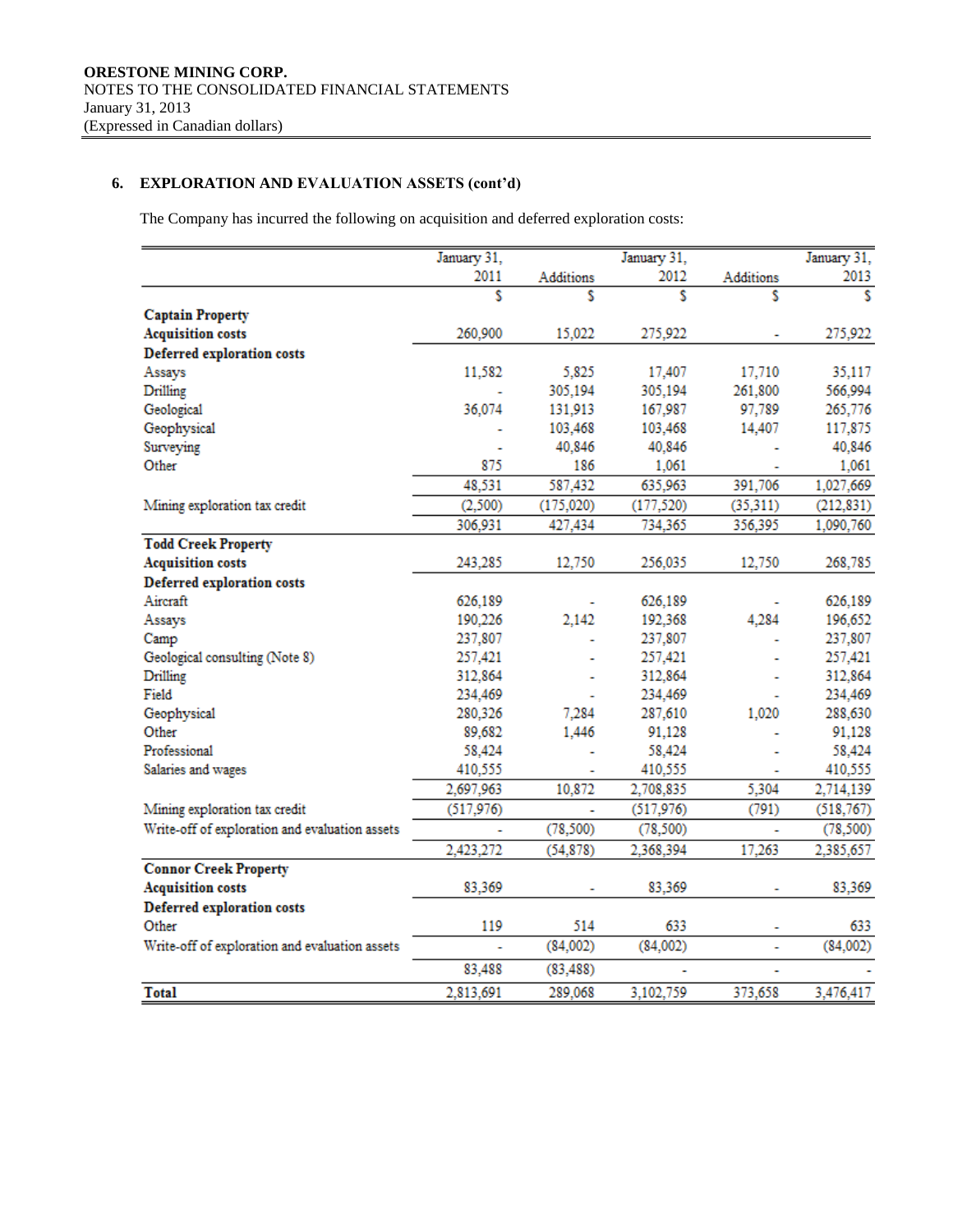## **7. TRADE AND OTHER PAYABLES**

Trade and other payables consist of the following:

|                     | January 31, | January 31, |
|---------------------|-------------|-------------|
|                     | 2013        | 2012        |
|                     |             |             |
| Trade payables      | 294,248     | 412,417     |
| Accrued liabilities | 25,000      | 20,000      |
|                     | 319,248     | 432,417     |

## **8. RELATED PARTY TRANSACTIONS**

## a) Key management personnel compensation

The aggregate value of transactions and outstanding balances relating to key management personnel and entities over which they have control or significant influence were as follows:

|                              | January 31,<br>2013 | January 31,<br>2012 |
|------------------------------|---------------------|---------------------|
|                              |                     |                     |
| Short-term employee benefits | 156,000             | 73,000              |
| Share-based payments         | 61.347              | 151,923             |
|                              | 217.347             | 224,923             |

## b) Other related party transactions

|                                                                                                   |                                                      |         | 2013                     |         | 2012           |
|---------------------------------------------------------------------------------------------------|------------------------------------------------------|---------|--------------------------|---------|----------------|
|                                                                                                   |                                                      | Total   | <b>Balance</b>           | Total   | <b>Balance</b> |
|                                                                                                   | Service                                              | charges | outstanding              | charges | outstanding    |
|                                                                                                   |                                                      | \$      | \$                       |         | S              |
| A private company controlled by a<br>director of the Company<br>A private company controlled by a | Management fees                                      |         | $\overline{\phantom{a}}$ | 18,000  | 45,875         |
| director of the Company<br>A public company with two directors                                    | Management fees                                      |         |                          | 4.000   |                |
| in common with the Company<br>Officers and directors                                              | Rent<br>Consulting fees and<br>geological consulting | 34.654  |                          | 20,076  |                |
|                                                                                                   | fees                                                 | 10.000  | 10,000                   |         |                |
|                                                                                                   |                                                      | 44.654  | 10.000                   | 42,076  | 45,875         |

During the year ended January 31, 2012 the Company issued 662,100 shares at a price of \$0.20 in settlement for certain debts owed by the Company in the amount of \$132,420 to certain directors and officers of the Company, resulting in a loss on settlement of debt of \$79,462 (Note 9). As at January 31, 2013 \$Nil (January 31, 2012 - \$45,875) was owed to certain officers and directors as a result of this settlement.

As at January 31, 2013, included in receivables is \$21,500 (January 31, 2012 - \$Nil) owing from a director of the Company and a private company controlled by a director of the Company (Note 4).

Amounts owing to/from related parties are non-interest bearing, unsecured, and have no fixed terms of repayment.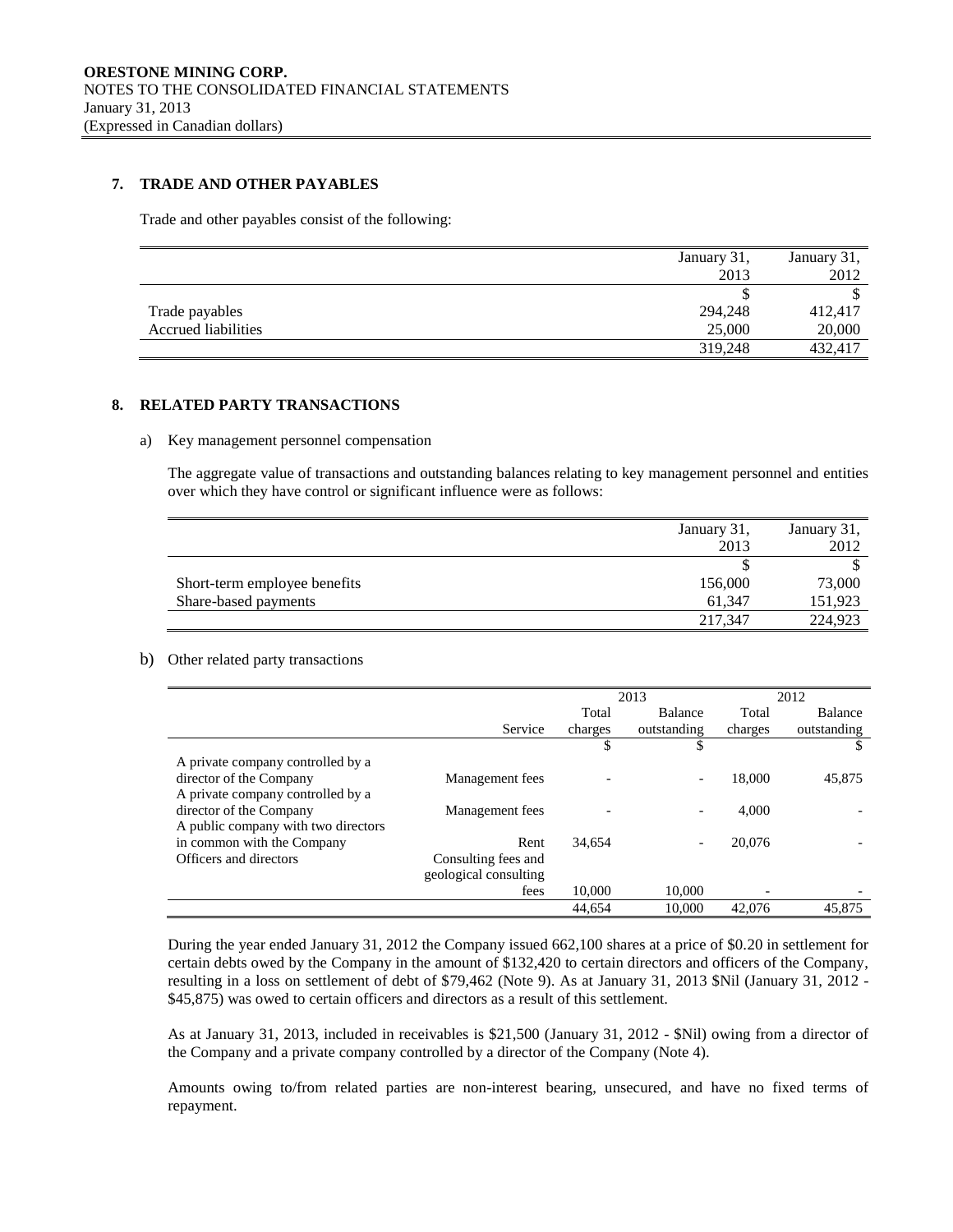## **9. SHARE CAPITAL**

#### **a) Authorized**

Authorized: Unlimited number of common shares without par value.

#### **b) Details of issuance of common shares**

## Fiscal 2013

On October 23, 2012, the Company completed a non-brokered private placement for aggregate proceeds of \$2,000,000. The offering consisted of 15,875,000 units at a price of \$0.10 per unit and 3,300,000 units on a flowthrough basis at a price of \$0.125. Each non-flow through unit consisted of one common share and one-half of one common share purchase warrant exercisable for one common share of the Company at a price of \$0.15 until October 23, 2013. Each flow-through unit consisted of one common share and one-half of one common share purchase warrant exercisable for one common share of the Company at a price of \$0.17 until October 23, 2013. The warrants were allocated a fair value of \$402,147 using the Black Scholes Option Pricing Model. The Company paid finders' fees of \$73,325 in cash and issued 220,500 units of the Company ("finder's units") which were allocated a fair value of \$35,280. Each finder's unit consisted of one common share of the Company and one half of one nontransferable common share purchase warrant ("finder's unit warrant"). The finder's unit warrants entitle the holders to purchase one common share of the Company, of which 89,250 are exercisable at \$0.15 until October 23, 2013 and 21,000 are exercisable at \$0.17 until October 23, 2013. In addition, the Company issued 931,000 non-transferable finder's warrants entitling the holder to acquire one common share, of which 798,000 are exercisable at \$0.10 until October 23, 2013 and 133,000 are exercisable at \$0.125 until October 23, 2013. The finder's warrants were allocated a fair value of \$98,399 using the Black Scholes Option Pricing Model and have been recorded as a share issuance cost. An aggregate of \$37,709 was included in share issue costs.

On issuance of flow-through shares, the Company bifurcates the flow-through share into (i) a flow through share premium which investors pay for the flow-through feature, which is recognized as a liability and (ii) share capital. On issuance, there was a flow-through share premium of \$90,750. To January 31, 2013, the Company expended the eligible exploration expenditures and, accordingly, the flow-through share liability was reduced to \$Nil.

## Fiscal 2012

- (i) On July 11, 2011, the Company completed a non-brokered private placement for gross proceeds of \$245,000 by issuing 1,225,000 units at \$0.20 per unit. Each unit is comprised of one common share and one nontransferrable share-purchase warrant. Each warrant entitles the holder to purchase one common share of the Company at \$0.40 per share for a period of 2 years. The warrants were allocated a fair value of \$112,339 using the Black Scholes Option Pricing Model and have been recorded as share issuance cost. An aggregate of \$9,490 was included in share issue costs.
- (ii) On August 30, 2011, the Company issued 1,311,000 common shares at a fair value of \$419,552 in settlement of certain debts owed by the Company for an aggregate amount of \$262,220. The Company recorded a loss on debt settlement of \$157,332.
- (iii) On November 29 and December 2, 2011, the Company completed a non-brokered private placement for aggregate proceeds of \$736,500. The offering consisted of 1,841,250 units at a price of \$0.40 per unit. Each unit consists of one common share and one-half common share purchase warrant, each whole warrant exercisable into one common share of the Company at a price of \$0.80 per share. Of these warrants 764,375 are exercisable until November 29, 2012 and 156,250 until December 2, 2012. The warrants were allocated a fair value of \$199,551 using the Black Scholes Option Pricing Model and have been recorded as share issuance cost. The Company paid finders' fees of \$29,505 and an aggregate of \$17,137 was included in share issue costs.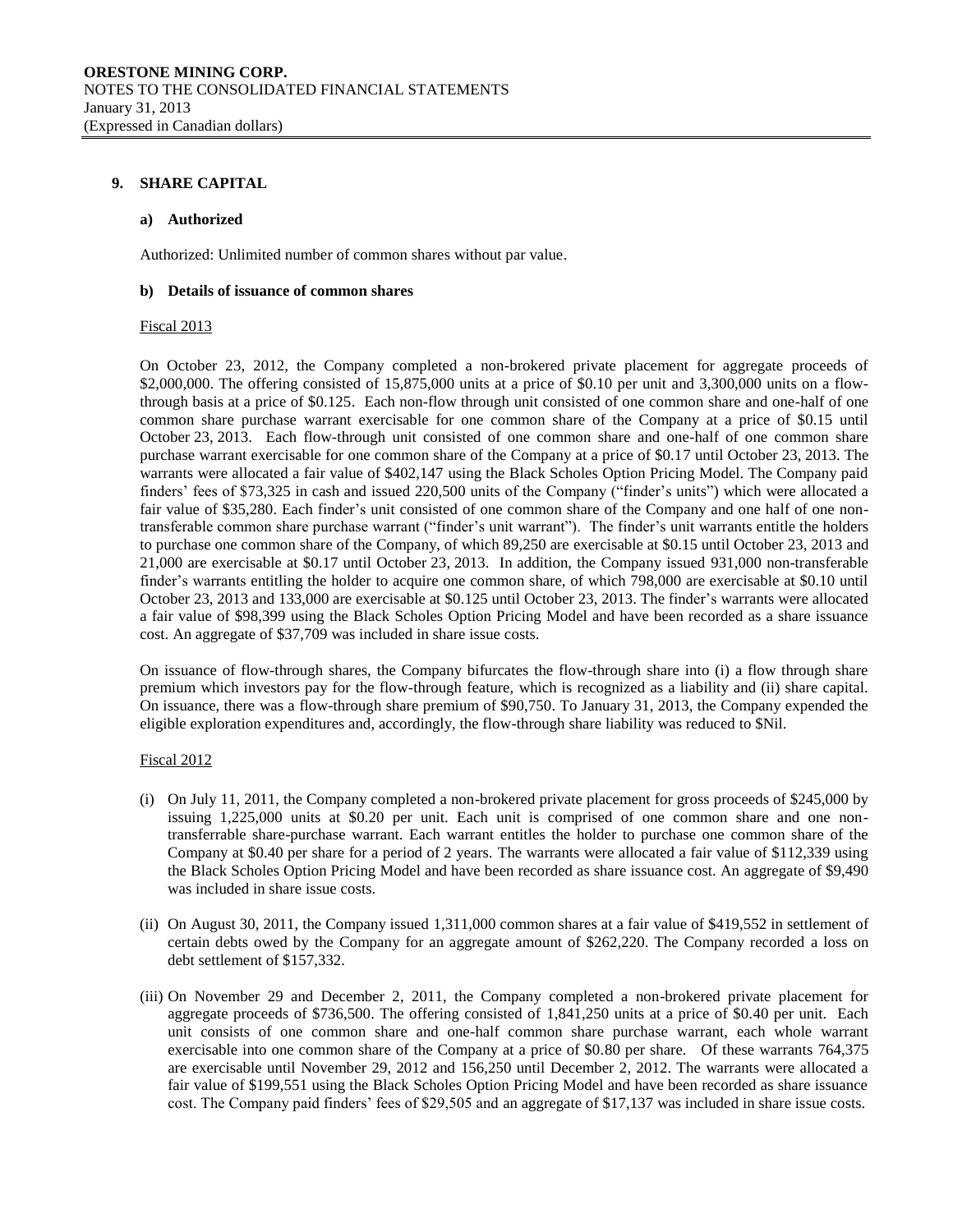## **9. SHARE CAPITAL (cont'd)**

#### **c) Warrants**

The continuity of warrants is as follows:

|                                 | Exercise | January 31,              |                          | Expired/                 | January 31,              |                          | Expired/                 | January 31, |
|---------------------------------|----------|--------------------------|--------------------------|--------------------------|--------------------------|--------------------------|--------------------------|-------------|
| Expiry date                     | price    | 2011                     | Issued                   | cancelled                | 2012                     | Issued                   | cancelled                | 2013        |
|                                 | \$       |                          |                          |                          |                          |                          |                          |             |
| December 18, 2011               | 0.60     | 912,600                  | $\overline{\phantom{0}}$ | (912,600)                |                          |                          |                          |             |
| June 2, 2012                    | 0.60     | 50,000                   |                          |                          | 50,000                   |                          | (50,000)                 |             |
| November 29, 2012               | 0.80     | $\overline{\phantom{a}}$ | 764.375                  | $\overline{\phantom{0}}$ | 764,375                  | $\overline{\phantom{a}}$ | (764.375)                |             |
| December 2, 2012                | 0.80     | $\overline{\phantom{0}}$ | 156,250                  |                          | 156.250                  | $\overline{\phantom{a}}$ | (156, 250)               |             |
| July 11, 2013                   | 0.40     | $\overline{\phantom{a}}$ | .225.000                 |                          | 1.225.000                |                          | $\overline{\phantom{0}}$ | 1.225,000   |
| October 23, 2013                | 0.15     | $\overline{\phantom{0}}$ | $\overline{\phantom{0}}$ |                          | $\overline{\phantom{a}}$ | 7,937,500                | $\overline{\phantom{0}}$ | 7,937,500   |
| October 23, 2013                | 0.17     |                          | -                        |                          | $\overline{\phantom{a}}$ | 1,650,000                | $\overline{\phantom{0}}$ | 1,650,000   |
|                                 |          | 962,600                  | 2,145,625                | (912,600)                | 2,195,625                | 9,587,500                | (970, 625)               | 10,812,500  |
|                                 |          |                          |                          |                          |                          |                          |                          |             |
| Weighted average exercise price |          |                          |                          |                          |                          |                          |                          |             |
| (\$)                            |          | 0.60                     | 0.57                     | 0.60                     | 0.56                     | 0.15                     | 0.79                     | 0.18        |

The weighted average remaining contractual life of the outstanding warrants as at January 31, 2013 is 0.69 years (January 31, 2012 – 1.16 years).

## **d) Finder's warrants**

The continuity of finder's warrants is as follows:

|                                        | Exercise | January 31,   |           | January 31, |
|----------------------------------------|----------|---------------|-----------|-------------|
| Expiry date                            | price    | 2011 and 2012 | Issued    | 2013        |
|                                        | \$       |               |           |             |
| October 23, 2013                       | 0.10     |               | 798,000   | 798,000     |
| October 23, 2013                       | 0.125    |               | 133,000   | 133,000     |
| October 23, 2013                       | 0.15     |               | 89,250    | 89,250      |
| October 23, 2013                       | 0.17     | -             | 21,000    | 21,000      |
|                                        |          |               | 1.041.250 | 1,041,250   |
|                                        |          |               |           |             |
| Weighted average exercise price $(\$)$ |          |               | 0.11      | 0.11        |

The weighted average remaining contractual life of the outstanding finder's warrants as at January 31, 2013 is 0.73 years (January 31, 2012 – Nil).

The following table summarizes the assumptions used in the Black-Scholes Option Pricing Model to estimate the fair value of the various warrants and agent warrants:

|                         | January 31,<br>2013 | January 31,<br>2012 |
|-------------------------|---------------------|---------------------|
|                         |                     |                     |
| Risk-free interest rate | 1.14%               | $0.89\% - 2.09\%$   |
| Annualized volatility   | 132%                | 270% - 295%         |
| Expected dividend yield | Nil                 | Nil                 |
| Expected option life    | vear                | $-2$ years          |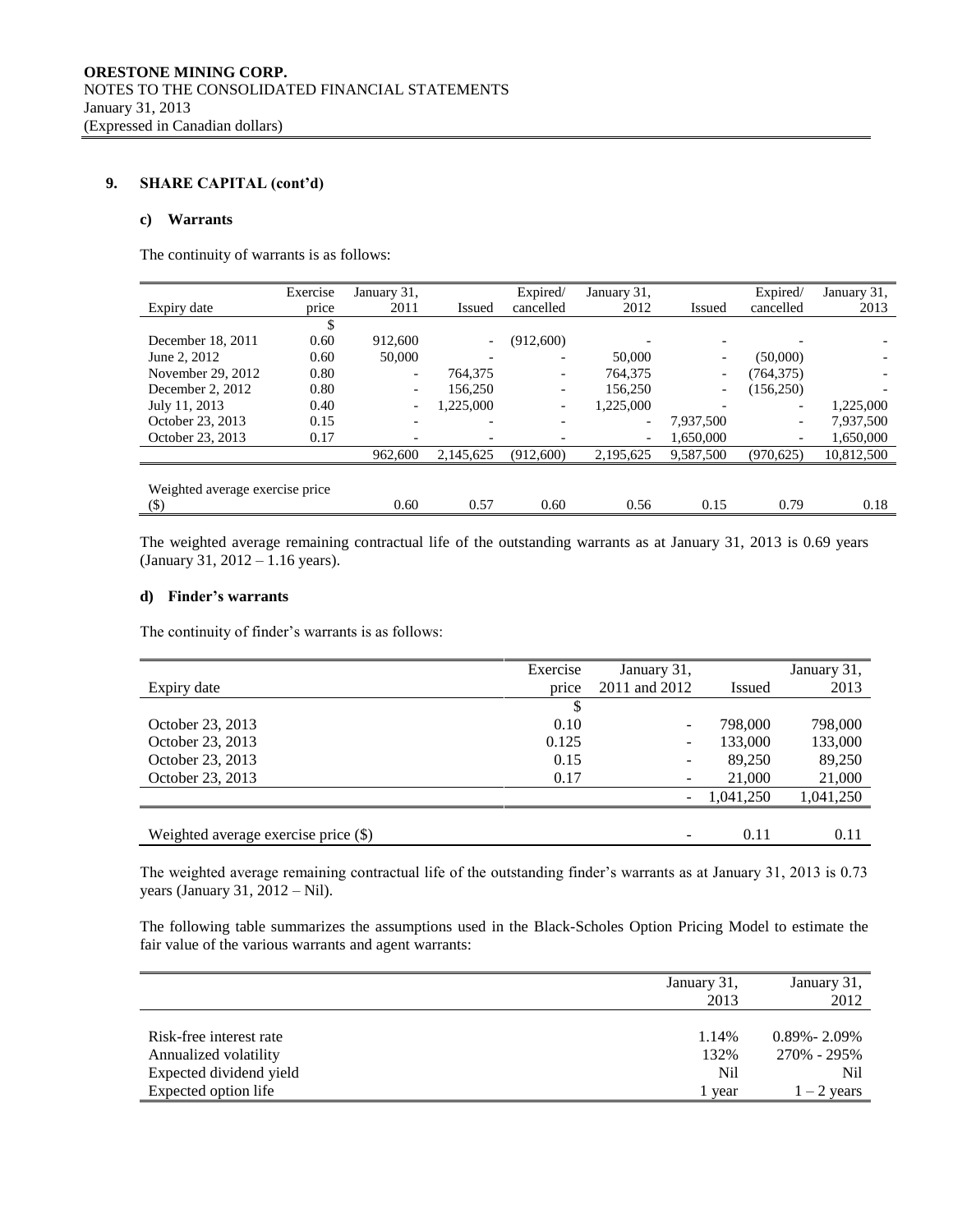## **9. SHARE CAPITAL (cont'd)**

#### **e) Share purchase option compensation plan**

The Company has adopted an incentive share option plan, which provides that the Board of Directors of the Company may from time to time, in its discretion, and in accordance with the TSX-Venture Exchange requirements, grant to directors, officers, employees and technical consultants to the Company, non-transferable options to purchase common shares, provided that the number of common shares reserved for issuance will not exceed 10% of the common shares to be outstanding at closing. Such options will be exercisable for a period of up to 5 years from the date of grant. In connection with the foregoing, the number of common shares reserved for issuance to any individual director or officer will not exceed 5% of the issued and outstanding common shares and the number of common shares reserved for issuance to all technical consultants will not exceed 2% of the issued and outstanding common shares.

|                                 | Exercise | January 31,              |               | January 31, |                          | Expired/  | January 31, |
|---------------------------------|----------|--------------------------|---------------|-------------|--------------------------|-----------|-------------|
| Expiry date                     | price    | 2011                     | <b>Issued</b> | 2012        | <b>Issued</b>            | forfeited | 2013        |
|                                 | \$       |                          |               |             |                          |           |             |
| March 7, 2013*                  | 0.80     | 187,500                  |               | 187,500     |                          | (62,500)  | 125,000     |
| April 15, 2013                  | 0.40     |                          |               |             | 75,000                   | (75,000)  |             |
| September 8, 2013               | 0.42     | $\overline{\phantom{a}}$ | 138,750       | 138,750     | $\overline{\phantom{a}}$ |           | 138,750     |
| January 12, 2015                | 0.60     | 75,000                   |               | 75,000      | $\overline{\phantom{a}}$ | (25,000)  | 50,000      |
| September 8, 2015               | 0.42     |                          | 481,250       | 481,250     | $\overline{\phantom{0}}$ | (112,500) | 368,750     |
| September 29, 2015              | 0.40     |                          | 50,000        | 50,000      |                          |           | 50,000      |
| October 26, 2017                | 0.15     |                          |               |             | 2,372,000                | (17,000)  | 2,355,000   |
|                                 |          | 262,500                  | 670,000       | 932,500     | 2,447,000                | (292,000) | 3,087,500   |
|                                 |          |                          |               |             |                          |           |             |
| Weighted average exercise price |          |                          |               |             |                          |           |             |
| $(\$)$                          |          | 0.76                     | 0.42          | 0.51        | 0.16                     | 0.50      | 0.23        |
|                                 |          |                          |               |             |                          |           |             |
| Options vested and exercisable  |          | 262,500                  | 670,000       | 605,000     | 75,000                   |           | 732,500     |
| Weighted average exercise price |          |                          |               |             |                          |           |             |
| $($ \$)                         |          | 0.76                     | 0.42          | 0.60        | 0.40                     |           | 0.50        |

The continuity of options is as follows:

\* Subsequently expired, unexercised.

At January 31, 2013 the weighted average remaining life of the outstanding and exercisable options is 2.76 years (January 31, 2012 – 3.33 years).

On April 15, 2012, the Company granted stock options to a consultant of the Company to purchase a total of 75,000 common shares at a price of \$0.40 per share, exercisable until April 15, 2013. These stock options vested immediately.

On October 26, 2012, the Company granted directors, officers, employees and consultants of the Company incentive stock options to purchase an aggregate of 2,372,000 common shares at a price of \$0.15 per share, exercisable until October 26, 2017. The options vest at a rate of 25% on February 26, 2013 and at a rate of 25% every three months thereafter.

On September 9, 2011, the Company granted stock options to directors and consultants of the Company to purchase an aggregate of 620,000 common shares at a price of \$0.42 per share, exercisable until September 29, 2015. The options vest at a rate of 25% on December 9, 2011 and at a rate of 25% every three months thereafter.

On September 30, 2011, the Company granted stock options to directors and consultants of the Company to purchase an aggregate of 50,000 common shares at a price of \$0.40 per share, exercisable until September 29, 2015. The options vest at a rate of 25% on December 9, 2011 and at a rate of 25% every three months thereafter.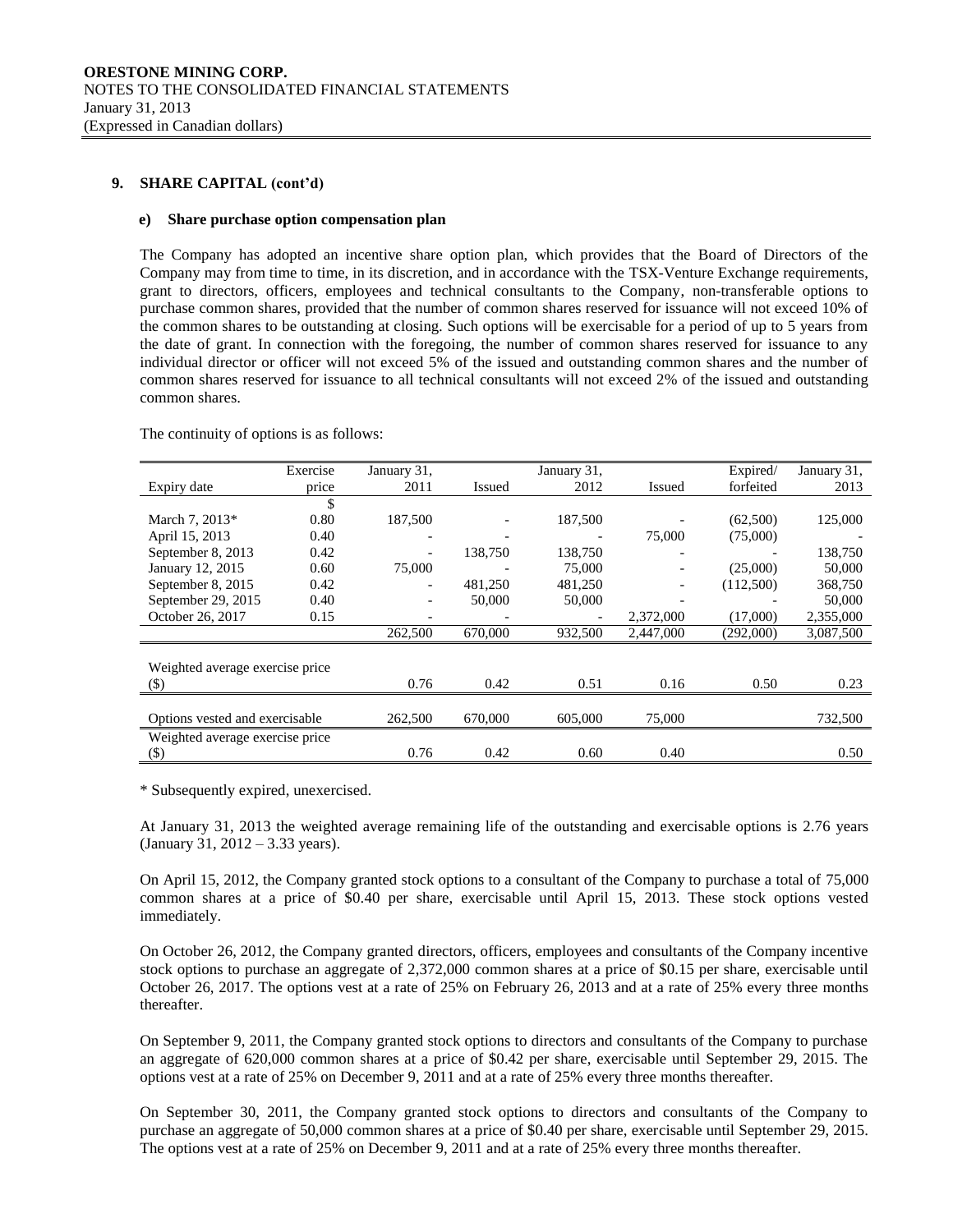## **9. SHARE CAPITAL (cont'd)**

#### **e) Share purchase option compensation plan (cont'd)**

The assumptions used in the Black Scholes Option Pricing Model to estimate the fair value of options were:

|                         | January 31,<br>2013 | January 31,<br>2012 |
|-------------------------|---------------------|---------------------|
| Risk-free interest rate | $1.22\% - 1.39\%$   | $1.01\% - 1.38\%$   |
| Annualized volatility   | $135\% - 173\%$     | $131\% - 142\%$     |
| Expected dividend yield | Nil                 | Ni1                 |
| Expected option life    | $1 - 5$ years       | 4 years             |

Based on these variables, share based payment expense for the options vested during the year ended January 31, 2013 was \$242,332 (January 31, 2012 - \$143,974).

Option pricing models require the input of highly subjective assumptions including the expected price volatility. Changes in the subjective assumptions can materially affect the fair value estimate, and therefore the existing models do not necessarily provide a reliable measure of the fair value of the Company's share purchase options.

## **f) Reserves**

The reserves account records items recognized as share-based compensation expense and other share-based payments. When stock options are exercised, the corresponding amount will be transferred to share capital. Amounts recorded for forfeited or expired unexercised options remain in the reserves account. Amounts recorded for exercised, cancelled or expired warrants remain in the reserves account.

## **10. LOSS PER SHARE**

#### **Basic and diluted loss per share**

The calculation of basic and diluted loss per share for the year ended January 31, 2013 was based on the loss attributable to common shareholders of \$639,240 (January 31, 2012 – \$913,700) and a weighted average number of common shares outstanding of 21,711,159 (January 31, 2012 – 13,459,603).

Diluted loss per share did not include the effect of 10,812,500 warrants, 1,041,250 agent's warrants and 3,087,500 stock options (January 31, 2012 – 2,195,625, Nil and 932,500, respectively) because they are anti-dilutive.

## **11. FINANCIAL INSTRUMENTS AND RISK MANAGEMENT**

The Company's financial instruments consist of cash and cash equivalents, receivables, mineral tax credit recoverable, trade payables and due to related parties. The carrying value of these financial instruments approximates their fair value. The Company's financial instruments are exposed to certain financial risks, including currency risk, credit risk, liquidity risk and interest risk.

## **Management of Financial Risk**

The Company's financial instruments are exposed to certain financial risks, which include credit risk, interest rate risk, liquidity risk, and market risk.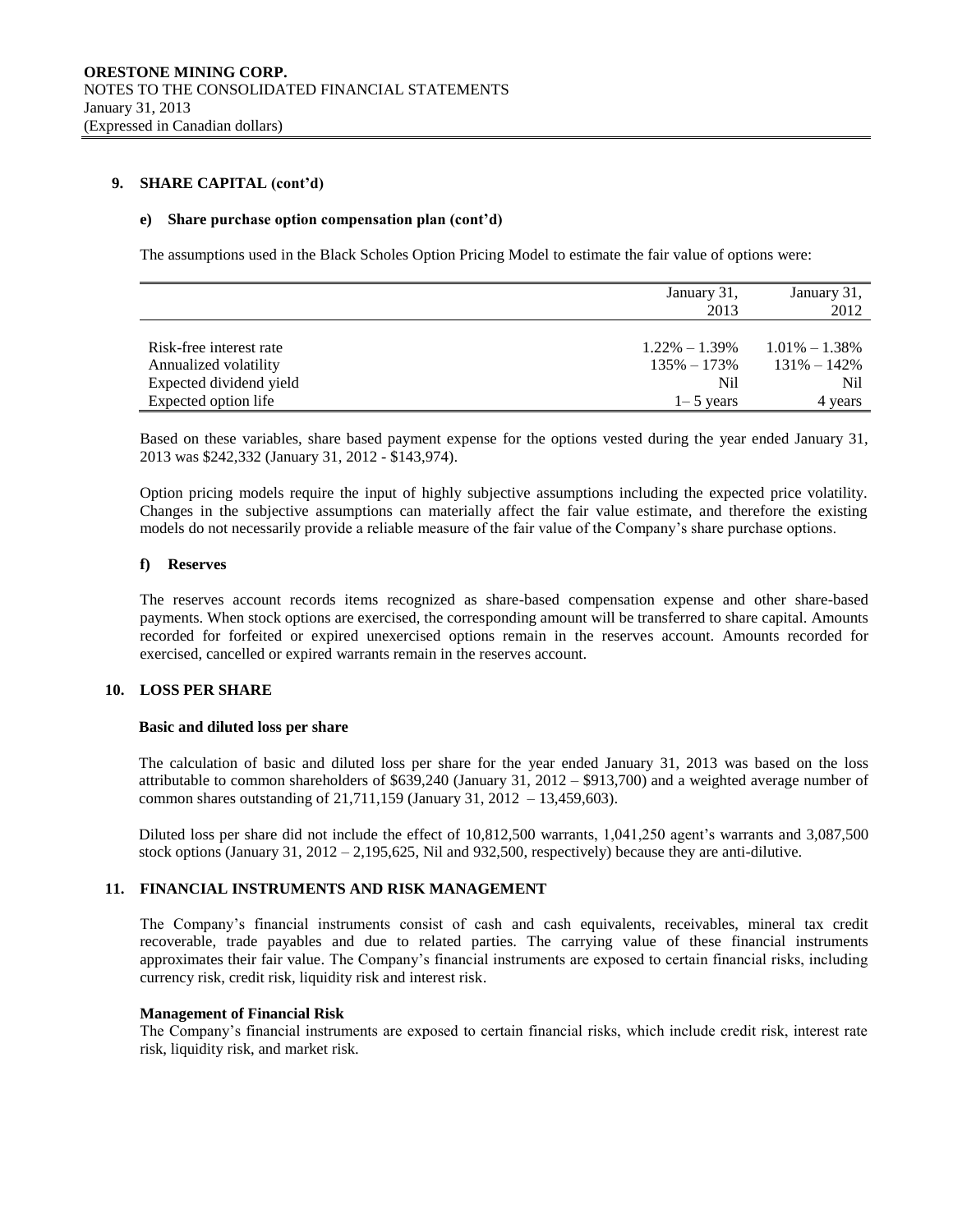## **11. FINANCIAL INSTRUMENTS AND RISK MANAGEMENT (cont'd)**

## **Credit Risk**

Credit risk is the risk that one party to a financial instrument will fail to fulfill an obligation causing the other party to incur a financial loss. The Company is exposed to credit risks arising from its cash holdings, mineral tax credit recoverable and other receivables. The Company manages credit risk by placing cash and cash equivalents with major Canadian financial institutions. Receivables and mineral tax credit recoverable are due from the Government of Canada. Management believes that credit risk related to these amounts is low.

## **Interest Rate Risk**

Interest rate risk is the risk that an investment's value will change due to a change in the level of interest rates. The Company's exposure to interest rate risk is minimal and relates to its ability to maintain the current rate of interest on its short-term investment.

## **Liquidity Risk**

Liquidity risk is the risk that the Company will not have sufficient funds to meet its financial obligations when they are due. To manage liquidity risk, the Company reviews additional sources of capital to continue its operations and discharge its commitments as they become due.

Historically, the Company's sole source of funding has been the issuance of equity securities for cash and cash equivalents, primarily through private placements. The Company access to financing is always uncertain. There can be no assurance of continued access to significant equity funding. Liquidity risk is assessed as high.

## **Market Risk**

Market risk is the risk that the fair value or future cash flows of a financial instrument will fluctuate because of changes in market prices. Market risk comprises three types of risk: currency risk, interest rate risk and price risk. The Company is not subject to currency risk as the functional currency is the Canadian dollar. The Company does not use any form of derivative or hedging instruments to reduce its foreign currency risk. The Company is not affected by price risk or interest rate risk.

## **Management of Industry Risk**

The Company is engaged primarily in the mineral exploration field and manages related industry risk issues directly. The Company is potentially at risk for environmental reclamation and fluctuations in commodity based market prices associated with resource property interests. Management is of the opinion that the Company addresses environmental risk and compliance in accordance with industry standards and specific project environmental requirements.

## **12. CAPITAL MANAGEMENT**

The Company considers its capital structure to be shareholders' equity represented by net assets over liabilities. The Company manages its capital structure based on the funds available to the Company, in order to support acquisition, maintenance, exploration, and development of exploration and evaluation assets.

The Board of Directors has not established any quantitative return on capital criteria for management, instead relying on the expertise of the Company's management to sustain future development of the business.

The properties in which the Company currently has interests are in the exploration stage so the Company is dependent on external financing to fund its activities. In order to carry out activities and administration, the Company will spend its existing working capital and raise additional amounts as needed.

The Company is not subject to externally imposed capital restrictions.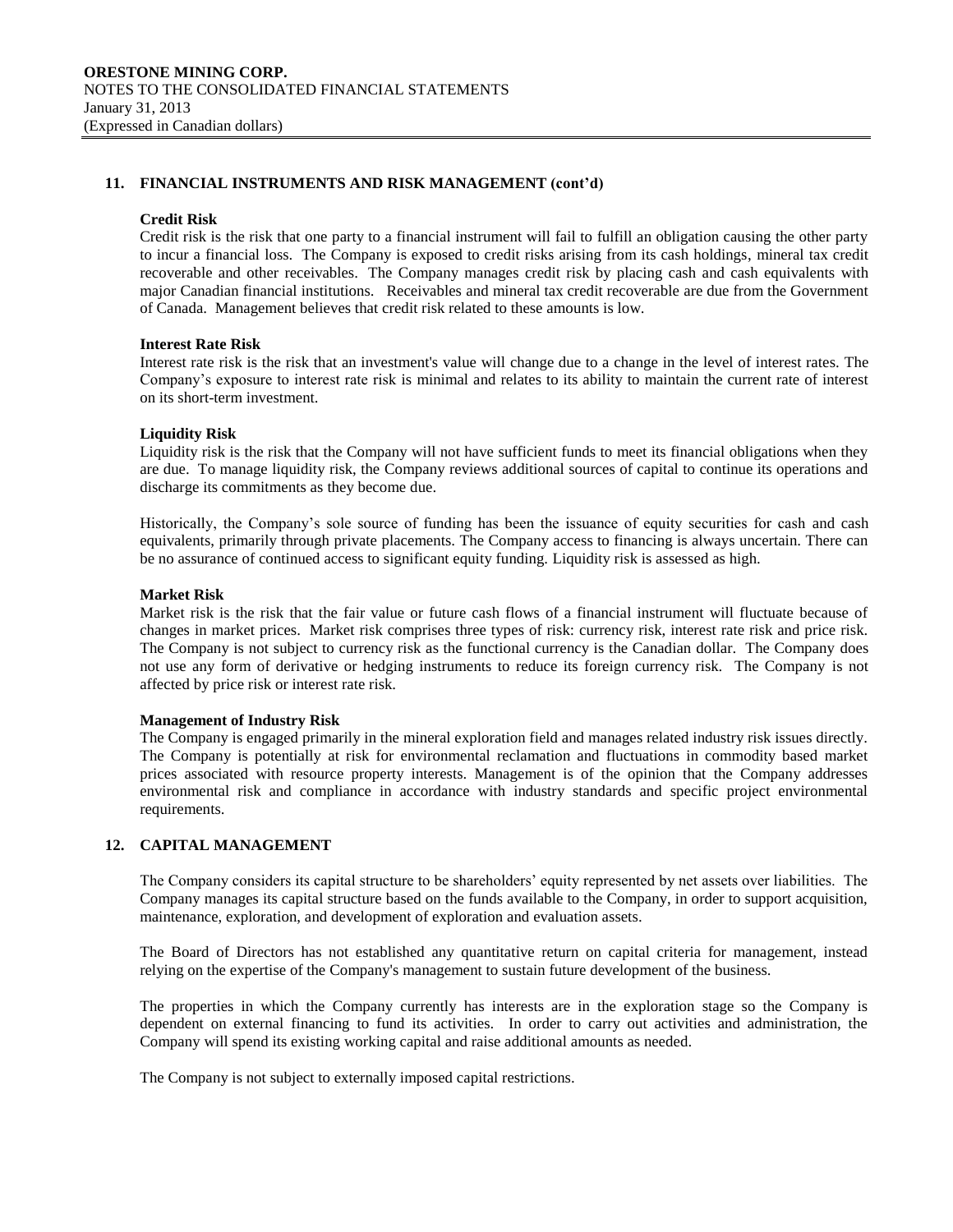## **13. SUPPLEMENTAL CASH FLOW INFORMATION**

Significant non-cash transactions were as follows:

|                                                               | January 31, | January 31, |
|---------------------------------------------------------------|-------------|-------------|
|                                                               | 2013        | 2012        |
|                                                               |             |             |
| Exploration and evaluation assets in trade and other payables | 263,361     | 289,095     |
| Common shares issued for settlement of debt (Note 9)          |             | 419,552     |
| Common shares issued for finders' fees (Note 9)               | 35,280      |             |
| Fair value of warrants (Note 9)                               | 402,147     | 311,890     |

## **14. INCOME TAXES**

A reconciliation of the expected income tax recovery to the actual income tax recovery is as follows:

|                               | January 31, | January 31, |
|-------------------------------|-------------|-------------|
|                               | 2013        | 2012        |
|                               |             |             |
| Loss for the year             | (639,240)   | (913,700)   |
| Statutory tax rate            | 25.00%      | 26.50%      |
| Expected income tax recovery  | (159, 810)  | (242, 131)  |
| Permanent differences         | 21,529      | 81,643      |
| Impact of tax rate changes    |             | 8,173       |
| Change in prior year estimate | 34,301      | 16,109      |
| Flow-through renunciation     | 103,125     |             |
| Change in valuation allowance | 855         | 136,206     |

Deferred income tax recovery example of the state of the state of the state of the state of the state of the state of the state of the state of the state of the state of the state of the state of the state of the state of

The Company's tax-effected future income tax assets and liabilities are estimated as follows:

|                                   | January 31, | January 31, |
|-----------------------------------|-------------|-------------|
|                                   | 2013        | 2012        |
|                                   |             |             |
| Exploration and evaluation assets | (16,363)    | 110,511     |
| Loss carry-forwards               | 672,874     | 571,861     |
| Equipment                         | 7,183       | 6,474       |
| Share issuance costs              | 70,501      | 44,496      |
|                                   | 734,195     | 733,340     |
| Less: Valuation allowance         | (734, 195)  | (733, 340)  |
| Net deferred income tax assets    |             |             |